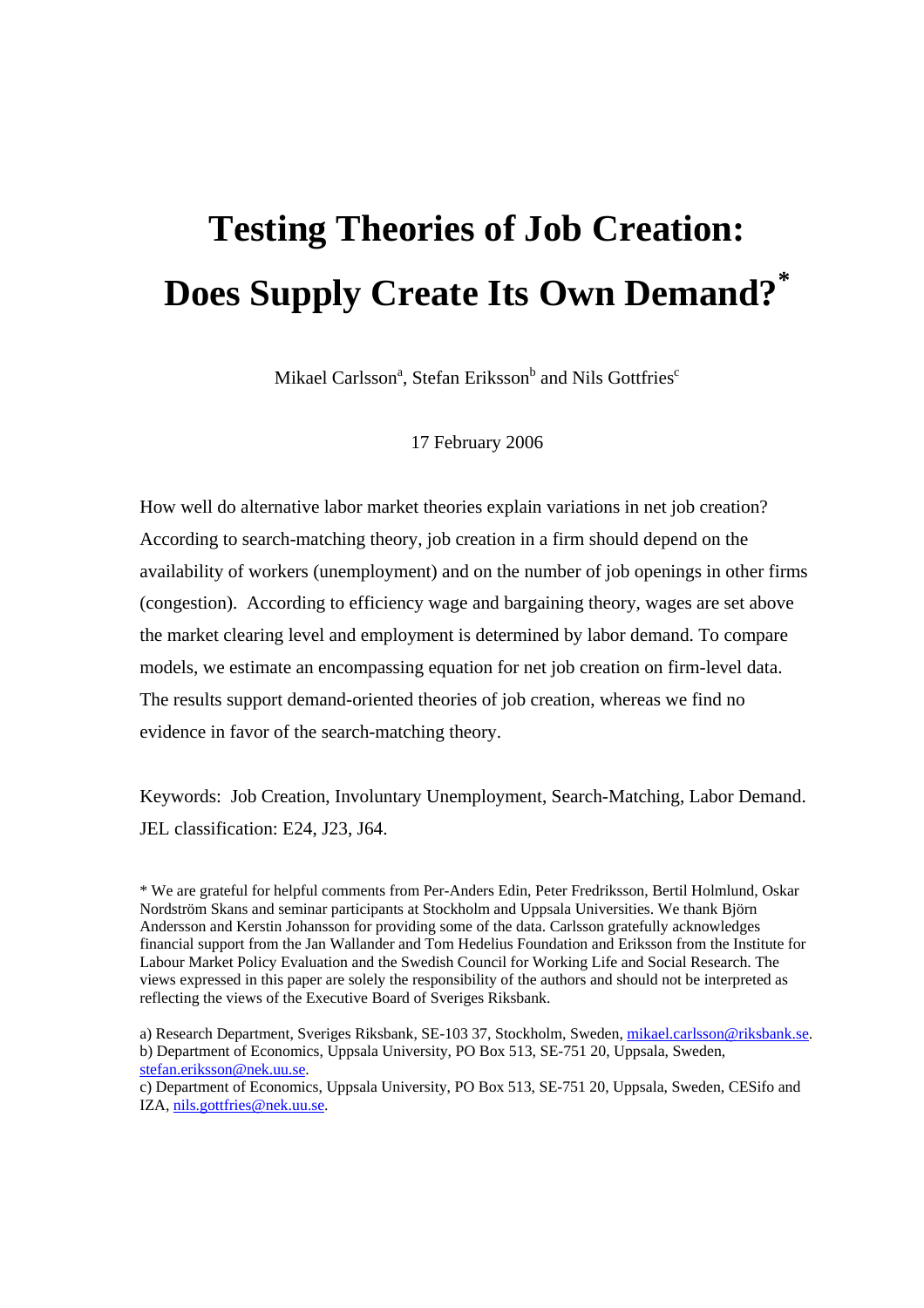# **1. Introduction**

 $\overline{a}$ 

The traditional Keynesian view of the labor market is that wages are sticky and set above the market clearing level. There is excess supply in the labor market and medium-term fluctuations in employment are determined by labor demand. An increase in labor supply increases employment only if wages fall, so that labor demand increases. In the last two decades, this demand-oriented view has been challenged by search-matching theory, which explains unemployment by frictions in the labor market. Demand plays no role in the standard search-matching model but supply creates its own demand; if labor supply increases, firms open more vacancies and more matches are formed.

While search-matching theory has come to dominate labor economics in recent years, very few attempts have been made to compare the empirical relevance of different theories of the labor market. The purpose of this paper is to arrange a 'horse race' between the two main paradigms for thinking about unemployment. To do this, we formulate an empirical equation for net job creation, which encompasses both sets of theories, and estimate it on firm-level data.

Efficiency wage and bargaining theories of unemployment have a Keynesian flavor.<sup>1</sup> They predict wages to be above the market clearing level so there will typically be excess supply in the labor market. Firms can hire the workers they want. Unemployed workers are available, waiting for work, but there are simply too few jobs to go around. In the following, we refer to these theories as *demand-oriented theories* of job creation.

According to *search-matching theory*, unemployment arises because it takes time for workers and firms to find each other.<sup>2</sup> Once they do, all mutually beneficial trades are carried out, so without frictions there would be no unemployment. If labor supply increases, firms open new vacancies, and more jobs are filled. Importantly, this will happen even if wages do not adjust.<sup>3</sup>

<sup>&</sup>lt;sup>1</sup> See e.g. Salop (1979), Shapiro and Stiglitz (1984), Akerlof and Yellen (1986), Blanchard and Summers (1986), Gottfries and Horn (1987), Calmfors-Driffill (1988), Lindbeck and Snower (1988), Layard, Nickell and Jackman (1991), Gottfries (1992), Oswald (1993), Holden (1994), Eriksson and Gottfries (2005). Minimum wages is another reason why wages may be above the market clearing level. 2  $2$  See e.g. Mortensen and Pissarides (1994) and Pissarides (2000).

<sup>&</sup>lt;sup>3</sup> Suppose that the number of vacancies is determined by the zero profit condition  $c = qJ(w)$  where c is the cost of keeping a vacancy, J(w) is the value of a filled job, and q is the probability to fill a vacancy. Let the latter be determined by  $q = m(U/V)^{\alpha}$ . Then we can solve for vacancies:  $V = (mJ(w)/c)^{1/\alpha}U$ . For a given wage, the number of vacancies will be *proportional* to unemployment, and so will the number of matches. Assuming a constant separation rate and using the flow equilibrium condition one can easily show that if c goes to zero or  $\alpha$ goes to infinity, unemployment will disappear.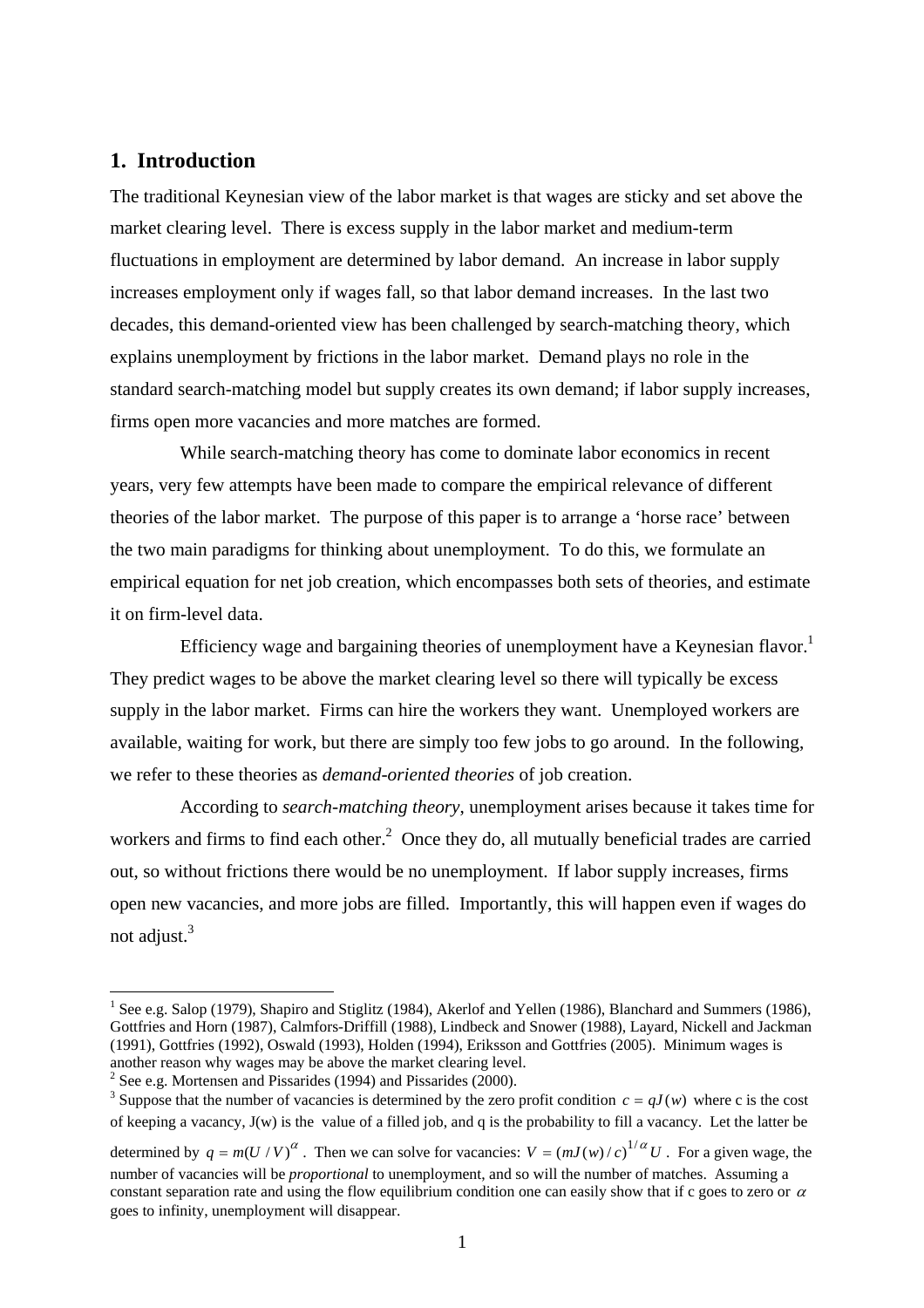Relative to pre-existing bargaining and efficiency wage theories, the key novelty in search theory is the notion that unemployment is productive. Unemployed workers are not just a passive 'reserve army' waiting for jobs, but their search activity contributes to job creation. This is the essence of the matching function: hiring depends not only on the number of job openings, but also on unemployment. Also, some unemployment is desirable because search is a productive activity, which increases the matching rate so that vacant jobs are filled more quickly.

The two sets of theories yield fundamentally different predictions about what determines job creation. *Demand-oriented models* point to wages and aggregate demand as key factors, while *search-matching theory* predicts that labor supply (unemployment) should have a direct effect on job creation. In order to compare the empirical relevance of the two theories, we formulate an empirical equation for net job creation, which encompasses both theories, and estimate it on Swedish firm-level data. The equation includes a firm-specific measure of wage cost per worker relative to an index of competitors' prices (competitiveness), a measure of product demand, as well as unemployment and vacancies in the local labor market area. If employment is determined by labor demand, product demand should be an important determinant of job creation. If frictions are important, high unemployment should induce firms to open more vacancies so that more matches are formed.

When we consider estimation, a basic identification problem arises. Unobserved common shocks, which affect employment in all firms, may affect aggregate consumption and investment, and hence be correlated with demand. In order to be sure that the demand variable can be taken as exogenous, we first consider Swedish manufacturing firms that sell at least 75 percent of their output in the export market and use an index of foreign activity as a measure of demand. If we take Sweden to be a small open economy, shocks affecting Swedish firms' employment decisions should not spill over to international demand.

The sample period is the 1990s, a period with large macroeconomic fluctuations in Sweden. Large changes in exchange rates generated large changes in wages relative to foreign competitors' prices, which should help us to identify the effect of wages on net job creation. A severe downturn in the domestic market led to a dramatic increase in unemployment which, from the point of view of export-oriented firms, must be viewed as a major labor supply shock.

The result of our 'horse race' is strong support for the demand-oriented theories of job creation. We find wages and foreign demand to have statistically significant and

 $\overline{a}$ 

<sup>&</sup>lt;sup>4</sup> Also, some unemployment is desirable in this framework because search is a productive activity, which increases the matching rate so that vacant jobs are filled more quickly.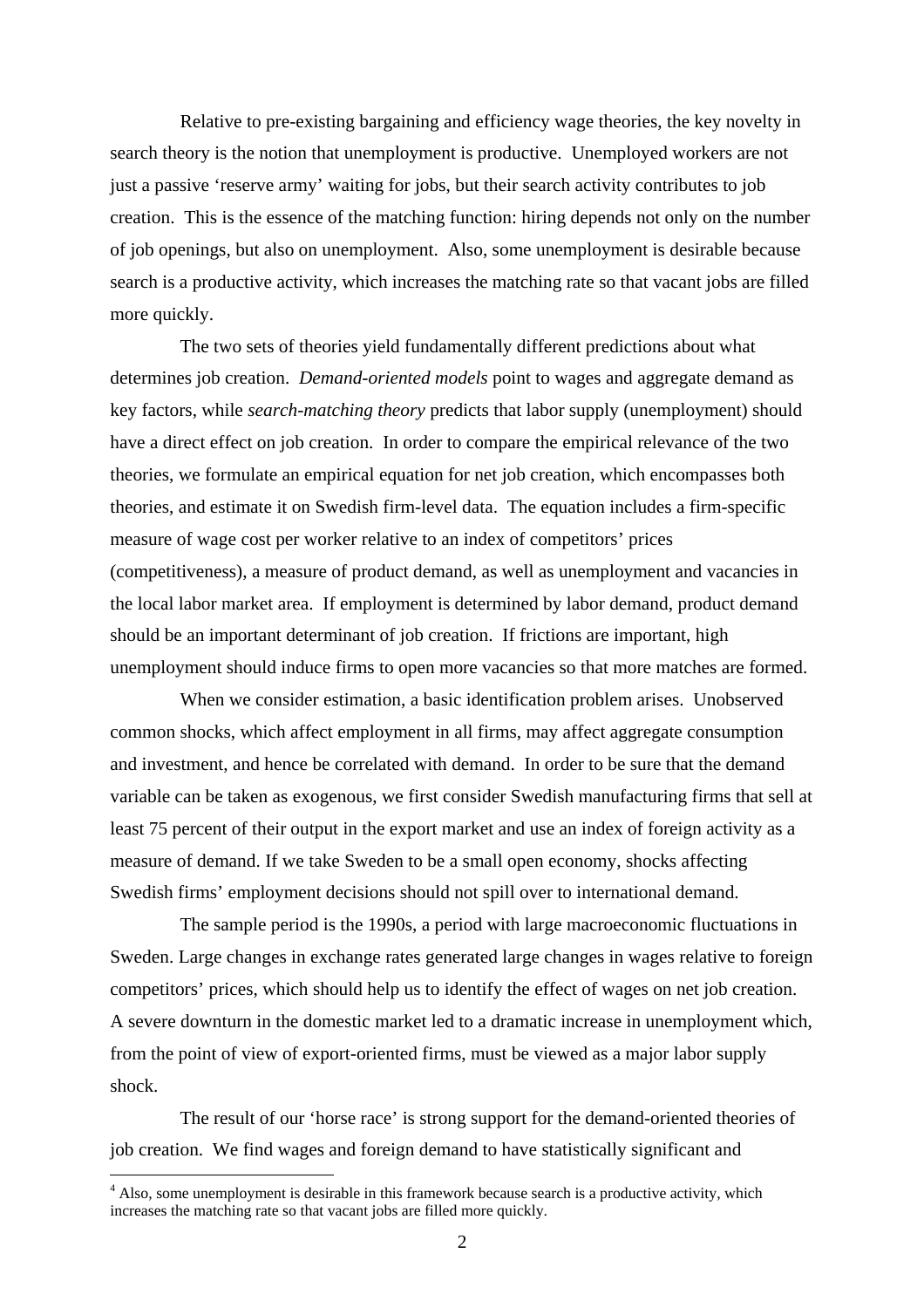quantitatively large effects on job creation. There is no evidence that an increase in unemployment has a positive effect on net job creation in export oriented firms. Supply does not create its own demand.<sup>5</sup> Nor do we see any evidence of congestion effects when there are many vacancies in the labor market.

When we use data for only export-oriented firms, the sample is quite small. Therefore we perform a similar analysis where we include all firms in the sample and construct a measure of demand that weights together aggregate domestic demand with international demand using firm-specific weights. In this case we include time dummies to capture unobserved shocks that affect all firms. The identification problem is handled in a different way, but the result is the same: wages and demand affect job creation, but we find no effect of unemployment or vacancies in the local labor market.

Burgess (1993) conducts a similar exercise to ours and finds support for the searchmatching model. He uses aggregate data and estimates a time series model with a large number of explanatory variables. Also, his specification is fundamentally different from ours.<sup>6</sup> A quite recent literature investigates whether the search-matching model is capable of generating the observed cyclical fluctuations in unemployment and vacancies. Shimer (2005) finds that the standard search-matching model cannot explain such variation and argues that this is because wages are continuously renegotiated.<sup>7</sup> If wages are made sticky, the fit of the model improves significantly (Shimer (2004)). Our results underline the importance of wages, ${}^{8}$  but lead us to question the importance of search frictions in the labor market.<sup>9</sup>

The rest of the paper is organized as follows. In Section 2 we derive equations for net job creation from two different models: a labor demand model with adjustment costs, and a search-matching model. We also formulate an encompassing empirical specification. In Section 3 we present the data and in Section 4 we discuss identification and estimation issues. Section 5 contains the results and Section 6 concludes.

 $\overline{a}$ 

 $<sup>5</sup>$  An increase in unemployment will lead to wage moderation, and this will increase employment, but this effect</sup> would arise in any labor market model that we know of.

<sup>&</sup>lt;sup>6</sup> Burgess argues that the key implication of search-matching is that hiring costs depend on the state of the labor market. A slack labor market will reduce hiring costs and *speed up the adjustment* towards the desired level of employment. This is reasonable when the desired employment adjustment is positive (hiring) but less obvious when the desired change is negative.

 $\frac{7}{1}$  See Shimer (2005) for a review of other papers in this literature.

<sup>&</sup>lt;sup>8</sup> For arguments why wages are rigid and play an allocative role, see Gottfries (1992), Oswald (1993), Gottfries-Siöström (1999).

 $\sigma^9$  A somewhat related literature is concerned with the labor market impact of immigration (e. g. Card (1990)). Most of this literature exploits geographical differences in immigration and finds small effects of immigration on wages and job opportunities of natives. As emphasized by Borjas (2003), studies of this kind say little about how the labor market as a whole adjusts to immigration because immigrants may be attracted to regions where there are many jobs and native workers may move out of an area in response to immigration.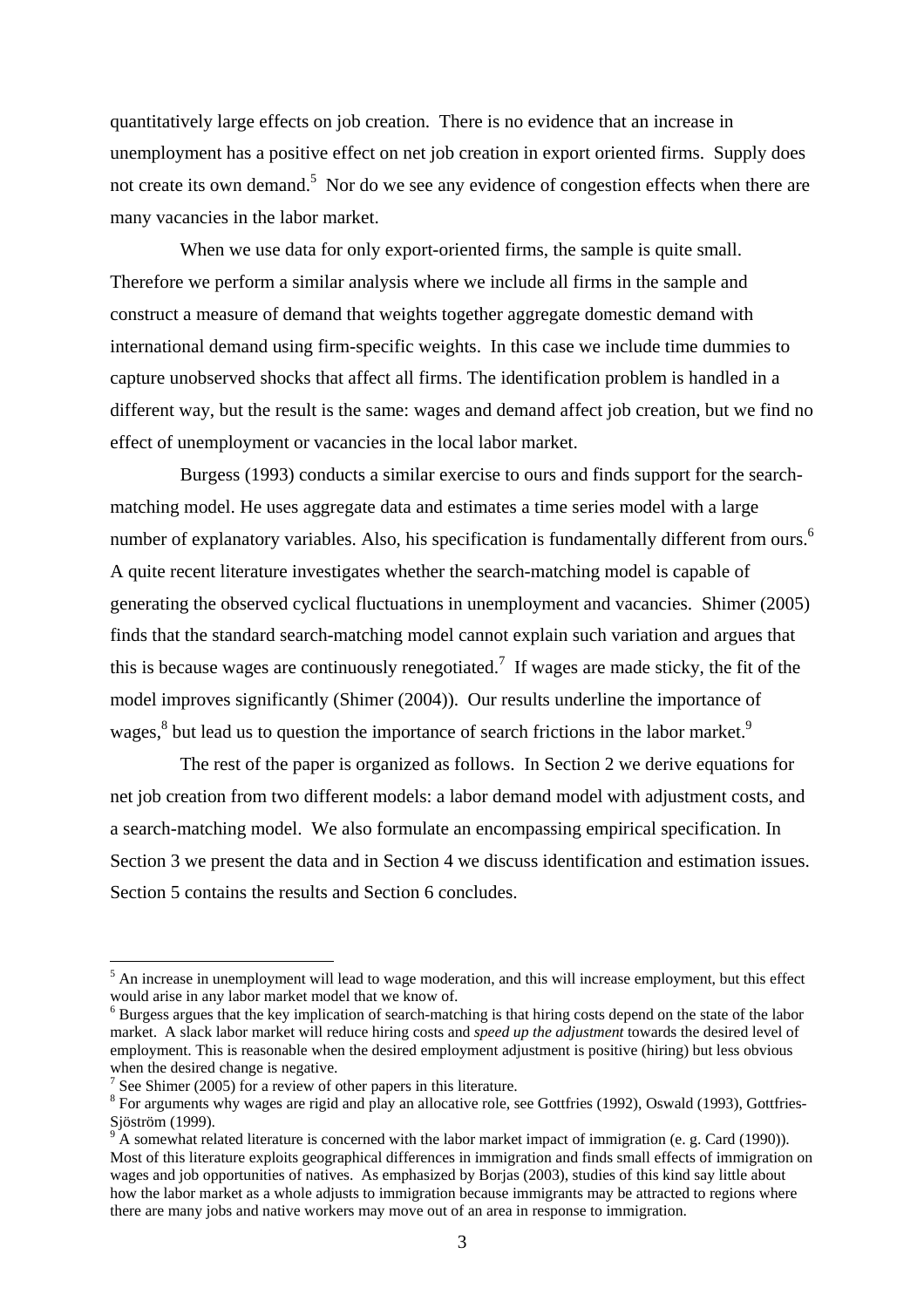# **2. Theories of Job Creation and Empirical Specification**

Below we formulate two simple models of job creation: a labor demand model with adjustment costs and a search-matching model. The purpose is to clarify which factors determine job creation in each model and to highlight the differences between the two models. In both models, firms belong to different sectors but hire in the same local labor market and wages are taken as given.<sup>10</sup>

## **2.1 A Labor Demand Model with Adjustment Costs<sup>11</sup>**

The model is set in discrete time, the economy consists of many sectors, and each sector consists of many firms. The production function is  $Q_{i,t} = N_{i,t}$ , where  $Q_{i,t}$  is production, and  $N_{i,t}$  is the number of workers employed, in firm *i*. Demand for the firm's product is

$$
Q_{i,t} = D_{j,t} - \frac{1}{\eta} \frac{P_{i,t}}{P_{j,t}} + v_{i,t}
$$
 where  $D_{j,t}$  is sector-specific demand,  $P_{i,t}$  is the price set by firm *i*,

 $P_{j,t}^C$  is the average price level of the firm's competitors in the markets relevant for sector *j* and  $v_{i,t}$  is a firm-specific idiosyncratic i.i.d. demand shock. The shock is observed by the firm before it sets employment. It is costly for the firm to adjust its employment level, and the cost is given by  $cP_{j,t}(N_{i,t} - N_{i,t-1})^2/2$ . The profit maximization problem facing firm *i* is:

$$
\max \mathbf{E}_{t} \sum_{\tau=t}^{\infty} \beta^{\tau-t} \frac{1}{P_{j,\tau}^{C}} \left[ (P_{i,\tau} - W_{i,\tau}) N_{i,\tau} - \frac{c P_{j,\tau}^{C}}{2} (N_{i,\tau} - N_{i,\tau-1})^{2} \right]
$$
  
*s.t.*  $N_{i,\tau} = D_{j,\tau} - \frac{1}{\eta} \frac{P_{i,\tau}}{P_{j,\tau}^{C}} + v_{i,\tau}$  (1)

where the wage in firm *i* is denoted  $W_{i,t}$ .<sup>12</sup> The first order condition for the optimal employment level in period *t* is a second-order difference equation from which we can derive the following labor demand function (see *Appendix 1*):

others. It is presented here to simplify the comparison with the search-matching model.<br><sup>12</sup> To simplify the model, we assume that the firm deflates future profits by the market price.

 $\overline{a}$ 

<sup>&</sup>lt;sup>10</sup> In the labor demand model we assume the wage to be above the market clearing level so firms can always hire the workers they want. We do not consider the wage setting explicitly, but rather assume that the wage is predetermined. It may, for example, be set in a negotiation with a trade union prior to the employment decision.<br><sup>11</sup> Models of this type are presented and discussed by Sargent (1979), Nickell (1986), Hamermesh (1993), and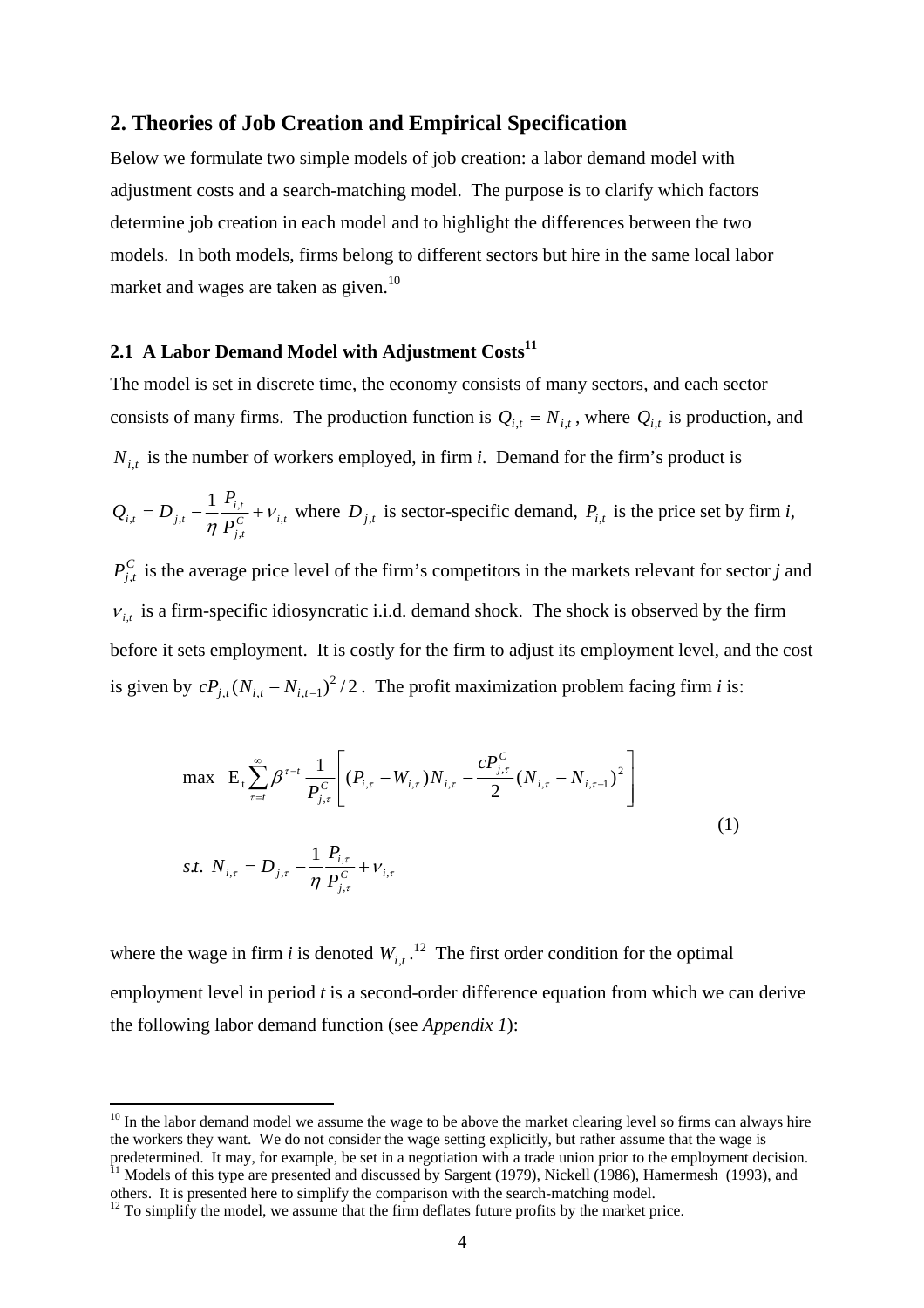$$
N_{i,t} = \lambda_1 N_{i,t-1} + \frac{\lambda_1}{c} E_t \sum_{i=0}^{\infty} \left( \frac{1}{\lambda_2} \right)^i \left( \eta(D_{j,t+i} + \nu_{i,t+i}) - \frac{W_{i,t+i}}{P_{j,t+i}^C} \right),
$$
 (2)

where  $\lambda_1$  and  $\lambda_2$  are functions of the parameters  $\beta$ ,  $\eta$  and  $c$ ;  $\lambda_1$  < 1 and  $\lambda_2$  > 1. Employment in firm *i* is determined by three factors: employment the previous period, sectorspecific demand, and the wage relative to the competitors' prices (competitiveness).

#### **2.2 A Search-Matching Model**

In the standard search-matching model, firms are identical and hire at most one worker. In reality, firms face different prices and most of them hire many workers. To derive an employment equation that can be implemented empirically, we therefore consider a searchmatching model with multi-employee firms facing different wages and prices. The model is a large-firm version of the standard search-matching model (e.g. Pissarides, 2000), except that we assume vacancy costs to be quadratic. This assumption is made to avoid the extreme – and counterfactual - implication that all vacancies are opened by the most profitable firm.

The economy consists of many sectors and each sector consists of a large number of price-taking firms situated in different regional labor markets. All firms hire in the same local labor market, but firms in different sectors face different prices,  $P_{j,t}^C$ . Job destruction varies stochastically across firms. The timing of events is as follows:

- (i) At the start of a period, firms choose the number of vacancies to open. Firm *i* in sector *j* opens  $V_{i,t}$  vacancies, and incurs total vacancy costs given by  $P_{i,t}^C CV_{i,t}^2/2$ .
- (ii) Matching of previously unemployed workers  $(U_{t-1})$  and total vacancies  $(V_t)$  takes place in the local labor market. The matching process between vacancies and unemployment is described by a conventional constant-returns matching function:  $M_t = U_{t-1}^{\alpha} V_t^{1-\alpha}$  where  $M_t$  is the total number of matches in period *t*. Hence the probability of filling a vacancy is  $q_t = M_t / V_t = (U_{t-1} / V_t)^{\alpha}$ .
- (iii) A firm-specific separation shock is realized. Total separations in firm *i* are given by  $(\lambda + \xi_{i,t})N_{i,t}$  where the shock,  $\xi_{i,t}$ , is i.i.d with mean zero.
- (iv) Production takes place.

Firm *i* in sector *j* chooses vacancies so as to solve the following profit maximization problem: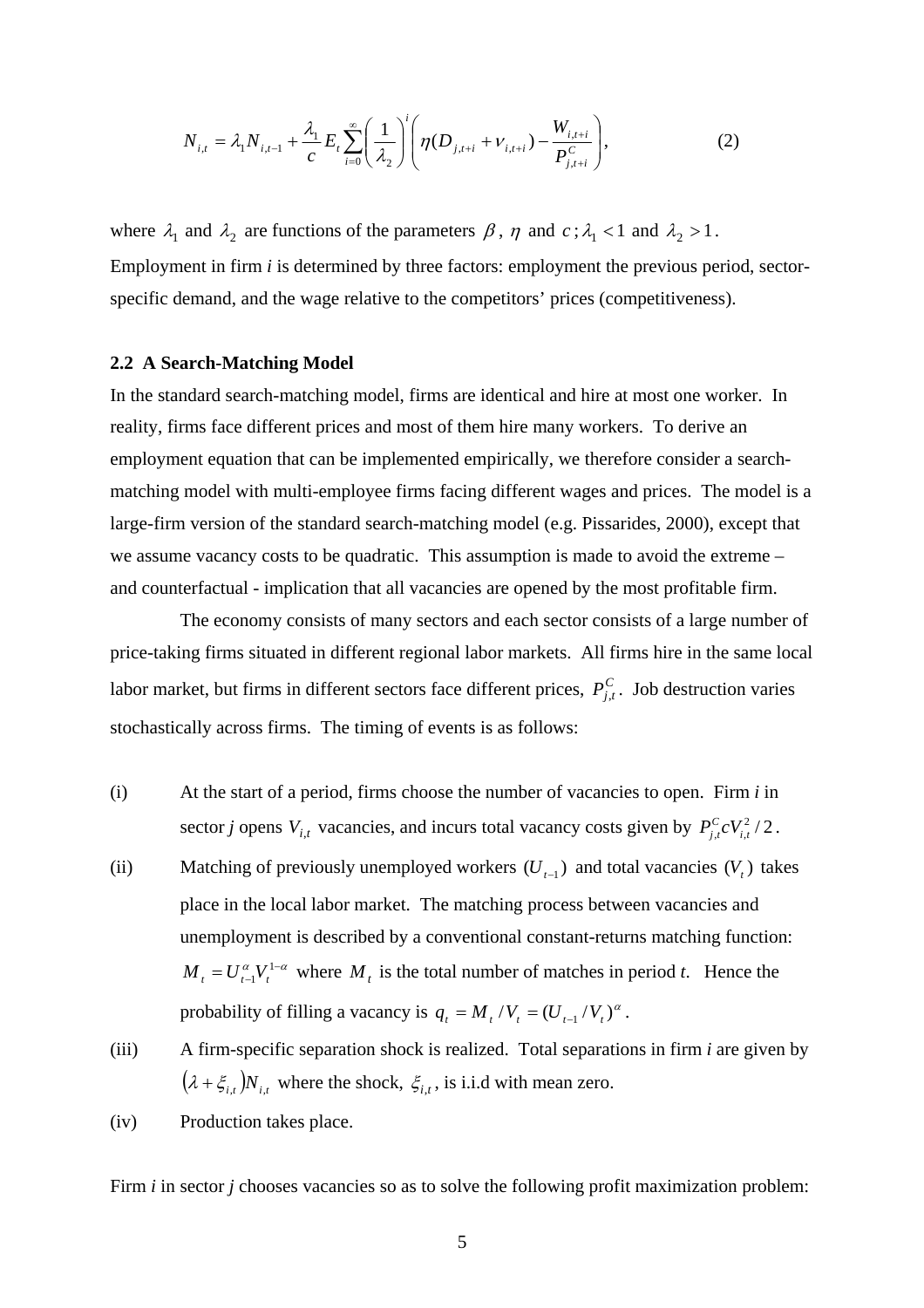$$
\max \mathbf{E}_{t} \sum_{\tau=t}^{\infty} \beta^{\tau-t} \frac{1}{P_{j,\tau}^{C}} \left[ (P_{j,\tau}^{C} - W_{i,\tau}) N_{i,\tau} - \frac{P_{j\tau}^{C} C}{2} V_{i,\tau}^{2} \right]
$$
  
s.t.  $N_{i,\tau} = q_{\tau} V_{i,\tau} + (1 - \lambda - \xi_{i,t}) N_{i,\tau-1}.$  (3)

At the optimum, the marginal cost of opening one more vacancy should be equal to the marginal benefit of opening a vacancy: $13$ 

$$
cV_{i,t} = q_t E_t \sum_{\tau=t}^{\infty} \left[ \beta^{\tau-t} (1 - \lambda - \xi_{i,t})^{\tau-t} (1 - \frac{W_{i,\tau}}{P_{j,\tau}^C}) \right].
$$
 (4)

Using the constraint in (3) and the expression for  $q_t$  we find actual employment in firm *i*:

$$
N_{i,t} = \frac{1}{c} \left( \frac{U_{t-1}}{V_t} \right)^{2\alpha} \left( E_t \sum_{\tau=t}^{\infty} \left[ \beta^{\tau-t} (1-\lambda)^{\tau-t} \left( 1 - \frac{W_{i,\tau}}{P_{j,\tau}^C} \right) \right] \right) + (1-\lambda - \xi_{i,t}) N_{i,t-1}.
$$
 (5)

Job creation in firm *i* depends on the previous level of employment and on the firm's competitiveness. It increases with the level of unemployment because high unemployment makes it easier for firms to find workers, and decreases with the total number of vacancies in the relevant labor market because of congestion.

#### **2.3. An Encompassing Empirical Specification**

Comparing the equations for job creation derived from our two models we see that wages and the previous level of employment play a role in both. The key difference is that according to the labor demand model, demand is important for firms' hiring decisions, while the searchmatching model emphasizes labor supply. Unemployment has a direct effect on job creation in the search-matching model. Since our main purpose is to investigate the relative importance of the various factors, our baseline empirical specification encompasses both models:

 $13$  This condition can be derived by substituting for vacancies in the objective function, maximizing with respect to expected employment, and iterating on the resulting difference equation.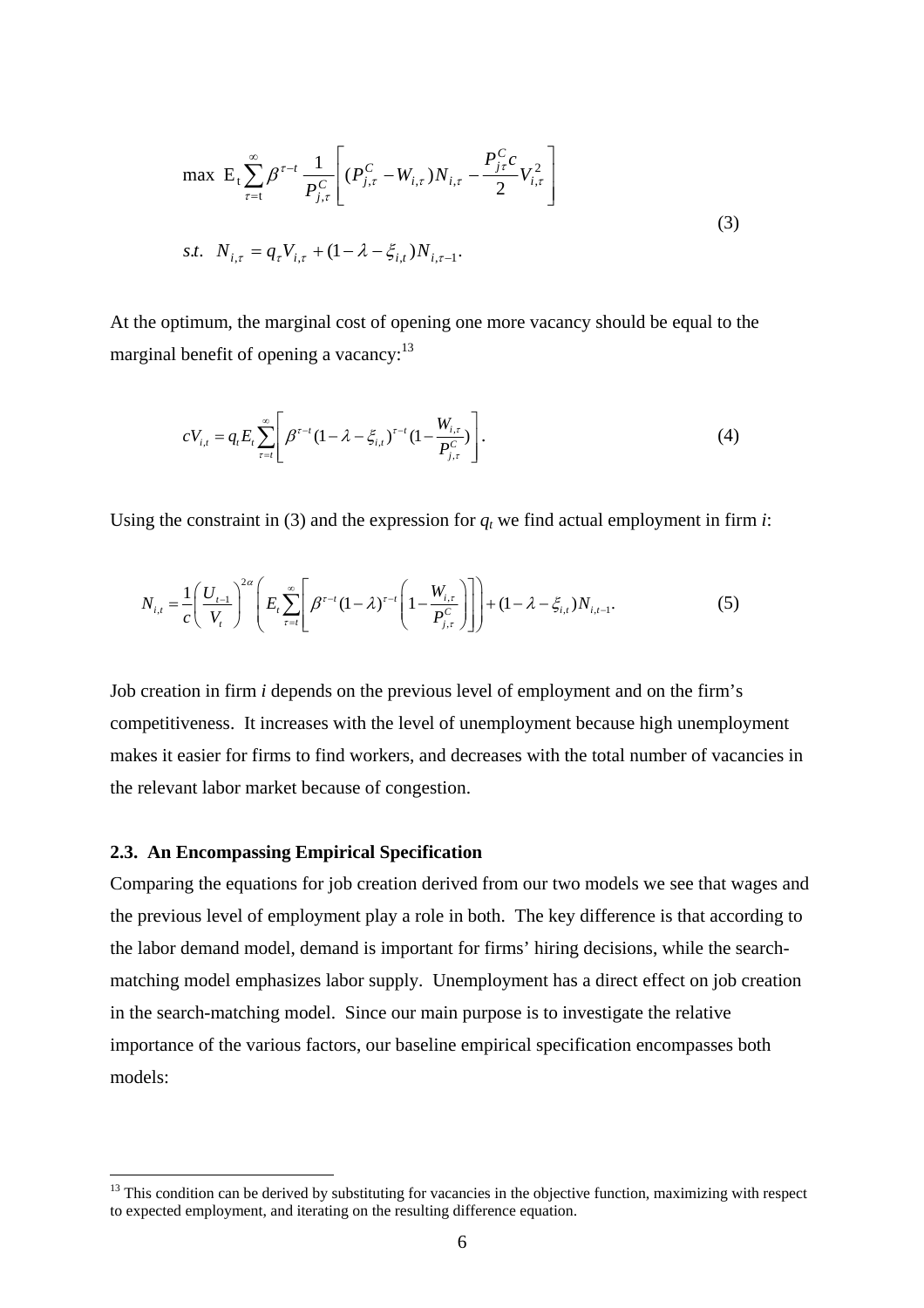$$
\ln N_{i,t} = \alpha_i + \beta_1 \ln N_{i,t-1} + \beta_2 (\ln W_{i,t} - \ln P_{j,t}^C) + \beta_3 \ln D_{j,t} + \beta_4 \ln U_{t-1} + \beta_5 \ln V_t + \varepsilon_{i,t}.
$$
 (6)

In both models, it is current and expected future wages, prices etc. that determine employment. Since we have a somewhat short panel, we simply use current values. Both models predict  $0 < \beta_1 < 1$  and  $\beta_2 < 0$ . According to the labor demand model  $\beta_3 > 0$  and  $\beta_4 = \beta_5 = 0$ , while the search-matching model implies  $\beta_3 = 0$ ,  $\beta_4 > 0$  and  $\beta_5 < 0$ .

These differences arise because of different assumptions concerning the functioning of product *and* labor markets. In the labor demand model, the product market was assumed to be imperfectly competitive and there were no frictions in the labor market. In the searchmatching model, the product market was assumed to be perfectly competitive and there were frictions in the labor market. These are the typical combinations considered in the literature. The modern literature on bargaining treats the product market as imperfectly competitive and the same applies to leading textbook presentations of Keynesian macroeconomic theory.<sup>14</sup> The search-matching literature treats product markets as perfectly competitive, downplaying the role of demand factors. $15$ 

One can consider other combinations, however, e.g. an efficiency wage model with perfect competition in the product market (e.g. Shapiro and Stiglitz (1984)) or a searchmatching model with imperfect competition in the product market. Thus we should be aware that  $\beta_3$  sheds light on the nature of product market competition while  $\beta_4$  and  $\beta_5$  tell us how important frictions are in the labor market. To understand job creation we need to understand both markets.

Our theoretical models imply very simple dynamics. To allow for more complicated dynamics, we include extra lags of each of the explanatory variables as a robustness check.<sup>16</sup> To take account of differences in productivity growth, we include firm-specific productivity trends in all regressions.

<sup>&</sup>lt;sup>14</sup> See e.g. Calmfors and Driffill (1988), Blanchard and Summers (1986), Gottfries and Horn (1987), Layard, Nickell and Jackman (1991), Eriksson and Gottfries (2005) and the textbook by Blanchard (2003).

<sup>&</sup>lt;sup>15</sup> E.g. Pissarides (2000) never considers the case where there is imperfect competition in the goods market.<br><sup>16</sup> The period in the models is shorter than one year, which is the data period. Ideally we would like to hav on higher frequency, but given the high persistence in the explanatory variables, it is very unlikely that such data would lead to qualitatively different results.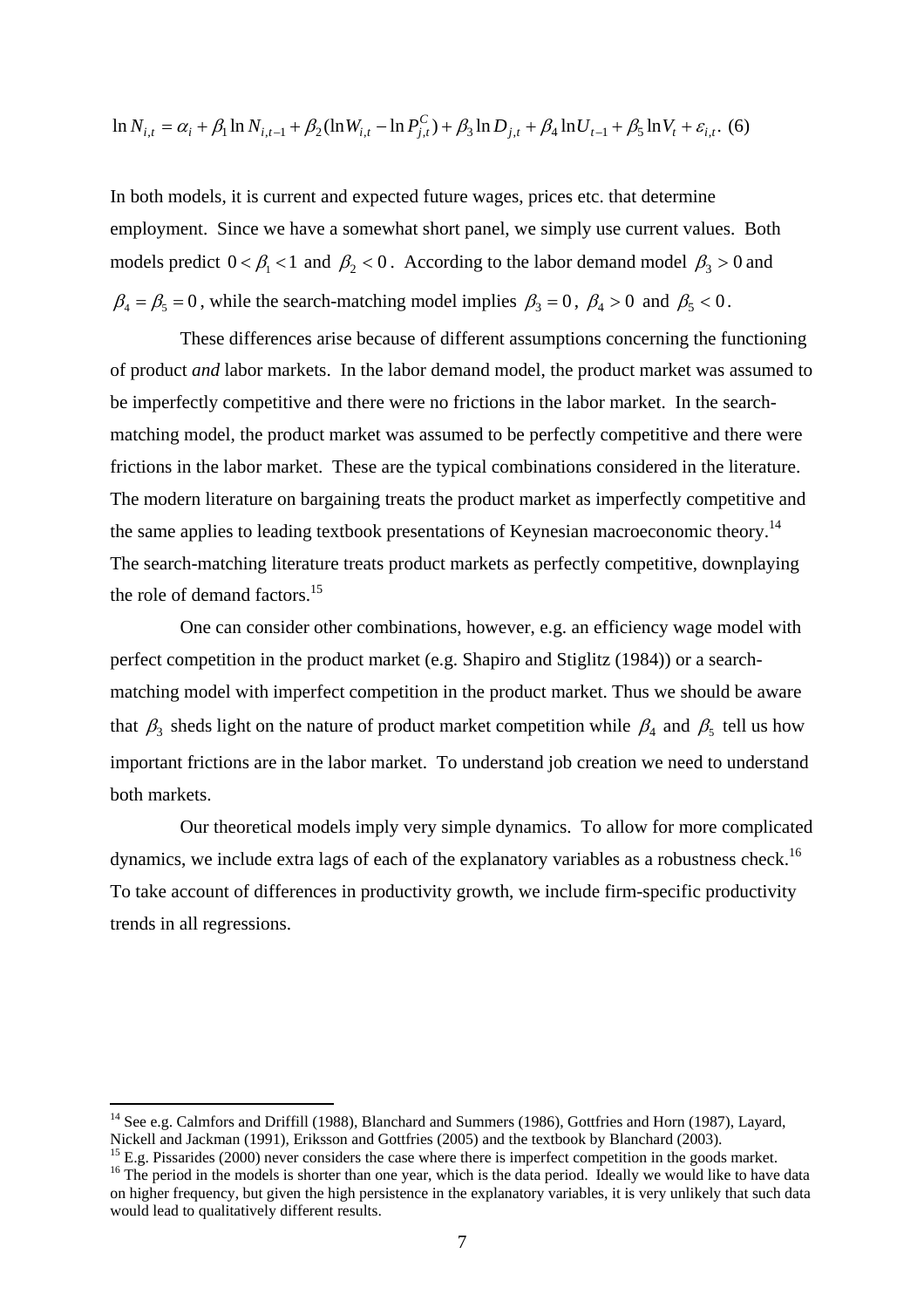# **3. Data**

We estimate equation (6) for two samples of firms. One sample includes only export-oriented firms; the other includes all types of firms. We start by defining the variables that are common to both samples and then we consider the variables that differ. Some illustrations of the data can be found in *Appendix 2*.

Firm specific variables are taken from a firm-level dataset provided by Statistics Sweden and administered by Sveriges Riksbank. This dataset contains annual information for the years 1990-2000 on all Swedish *industrial firms* with 20 or more employees and a sample of smaller firms. The database is constructed by merging information from several sources: Registry Based Labor Market Statistics (RAMS), Survey Based Statistics for Industry Plants (Industristatistiken ) and Survey Based Statistics for Firms (Finansstatistiken 1990-1996, Företagsstatistiken 1997-2000). Since we want to identify the labor market area where the firm is situated, we consider only firms with a single plant, which do not move during the sample period. We use only data for firms for which we have all the relevant information and this gives us a full sample of  $464$  ongoing firms.<sup>17</sup>

*Employment:*  $N_{i,t}$  is measured as the average number of workers employed in firm *i* in year *t*.

*Unemployment:* We assume that firms compete for unemployed workers primarily with other firms in the same local labor market area. Local labor market areas consist of one or more municipalities and are constructed by Statistics Sweden using commuting patterns (we use the 1993 definition).  $U_t$  is defined as the total number of unemployed workers in the local labor markets area relevant for firm *i* and is collected from the Swedish Labour Market Board (AMS).

Vacancies: V<sub>t</sub> is constructed using monthly vacancy data from the Swedish Labour Market Board (AMS), which measures the number of unfilled vacancies at the start of the month in each local labor market area. Here, we take the average over the year as our measure of vacancies.

*Productivity:* We construct a firm-specific productivity trend as  $\tau_i T_t$  where  $\tau_i = (\ln(Y_{i,2000} / N_{i,2000}) - \ln(Y_{i,1990} / N_{i,1990}))$ ,  $Y_{i,t}$  is the firm's real sales and  $T_t$  is a linear time trend.

<sup>&</sup>lt;sup>17</sup> To decide which firms to include in the export sample and to construct our demand index for the full sample (see below) we need the export share of the firm, and this is available only for firms with 50 employees or more. Therefore we have to omit many small firms. An alternative would be to use the export share for the industry but this is less appealing because export shares vary substantially between firms within an industry.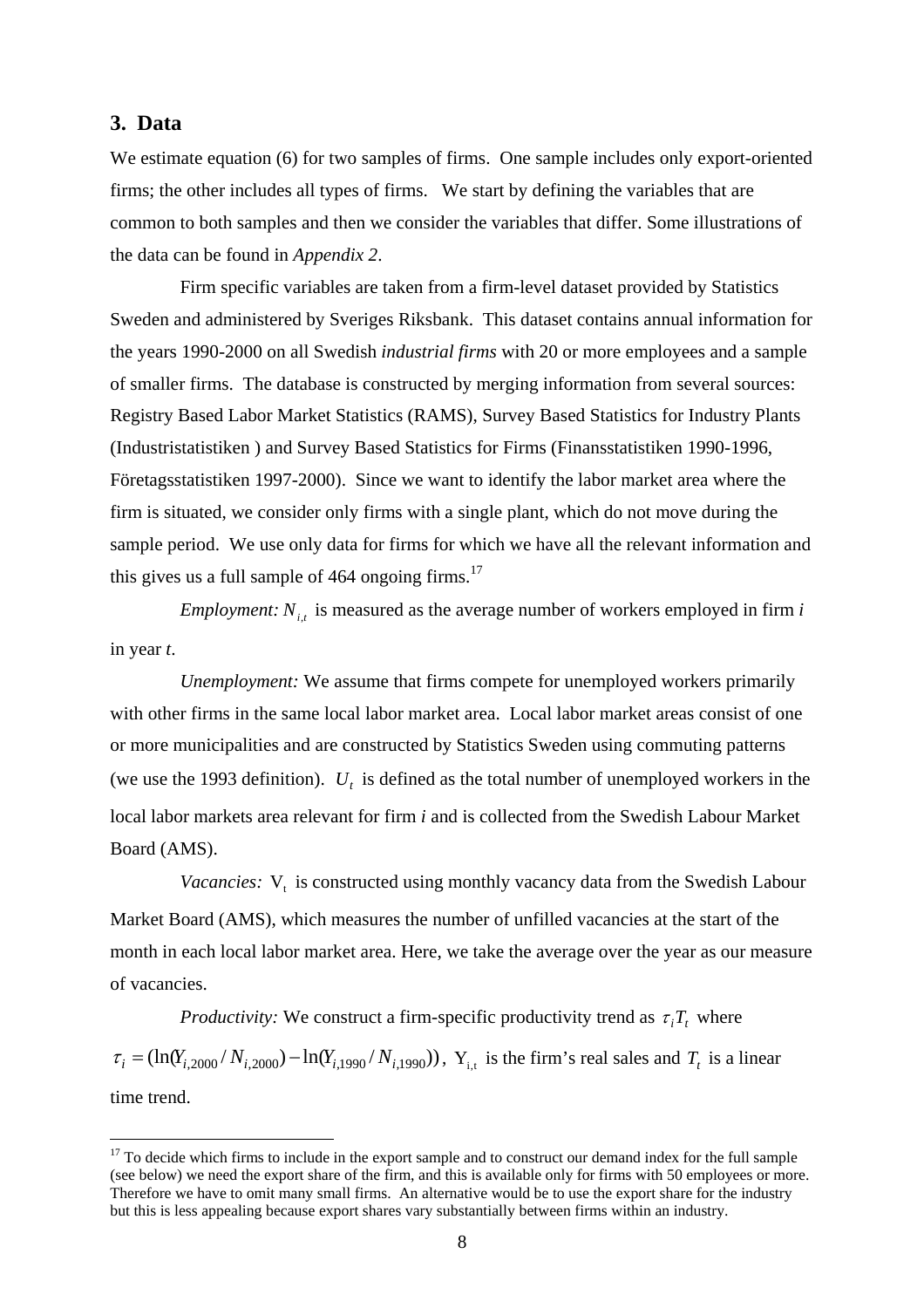#### **3.1 Export-Oriented Firms**

Export-oriented firms are defined as firms that sold, on average, at least 75 percent of their production abroad over the time period 1990-2000.<sup>18</sup> With this definition we have 68 ongoing such firms.

*Competitiveness:*  $\ln W_{i,t} - \ln P_{j,t}^C$ , is computed using the firms' total labor costs per employee (including wage costs and collective fees) as a measure of  $W_{i,t}$ . The competitor product price in SEK is computed as:  $\ln P_{j,t}^{IC} = \sum \omega_{j,m} (\ln E_{m,t} + \ln P_{j,m,t}^{F})$  $m, t$  <sup> $\top$  III *I*  $j, m, t$ </sup> *m*  $P_{j,t}^{IC} = \sum \omega_{j,m} (\ln E_{m,t} + \ln P_{j,m,t}^{F})$ , where  $\omega_{j,m}$  is industry *j*'s average share of export going to country *m* during 1990-1994 ( $j \in \{31, 32, \ldots, 38\}$ , SNI69 industry classification). Export shares are computed using the available trade data for the classification of goods (varusni69) matching the SNI69 industry (production) classification. The countries, *m*, are Sweden's 13 main trading partners. 19 The competitor product price in foreign currency,  $P_{j,m,t}^F$ , is computed as the implicit value-added deflator for industry *j* in country *m* taken from the OECD industrial database STAN.  $E_{m,t}$  is the exchange rate (SEK per country *m's* currency) taken from the OECD Annual National Accounts vol. I.

*International demand* is calculated as  $\ln D_{j,t}^I = \sum \omega_{j,m} \ln Y_{j,m,t}$ *m*  $\ln D_{j,t}^I = \sum \omega_{j,m} \ln Y_{j,m,t}$ , where  $Y_{j,m,t}$  is real

value-added for industry *j* in country *m* taken from the OECD industrial database STAN.

#### **3.2 All Firms**

 $\overline{a}$ 

To measure *competitiveness*,  $\ln W_{i,t} - \ln P_{j,t}^C$ , we use the same measure for the wage as above, but the competitor price is now calculated as:  $\ln P_{i}^C = (1 - \delta_i) \ln P_{i}^D + \delta_i \ln P_{i}^C$ , where  $i^{111}$   $j^{t}$ *D*  $\ln P_{j,t}^C = (1 - \delta_i) \ln P_{j,t}^D + \delta_i \ln P_{j,t}^C$ , where  $\delta_i$  is the average export share over the sample period for firm *i* and  $P_{j,t}^D$  is the industry-level producer price index for the domestic market (SNI92 two-digit industry classification). The *demand* variable is ln  $D_{j,t} = (1 - \delta_i)[(1 - \phi_j^C - \phi_j^I)\ln Y_t + \phi_j^C \ln C_t + \phi_j^I \ln I_t] + \delta_i D_{j,t}^I$ , where  $\phi_j^C$  is the industry specific share of output going to final consumption in total domestic use,  $\phi_i^I$  is the corresponding share going to investment and  $1-\phi_i^C - \phi_i^I$  is the corresponding share used as intermediate goods (SNI92 two-digit industry classification). The shares are computed as  $1-\phi_j^C-\phi_j^D$ 

<sup>&</sup>lt;sup>18</sup> Note that this fraction refers to *direct* sales abroad. If a firm delivers intermediate goods to other exporting firms its effective (direct and indirect) export dependence is even higher.

<sup>&</sup>lt;sup>19</sup> That is, Germany, France, Italy, the Netherlands, Belgium, UK, Denmark, USA, Canada, Japan, Norway, Finland and Austria. These countries absorb about 80 percent of Sweden's exports.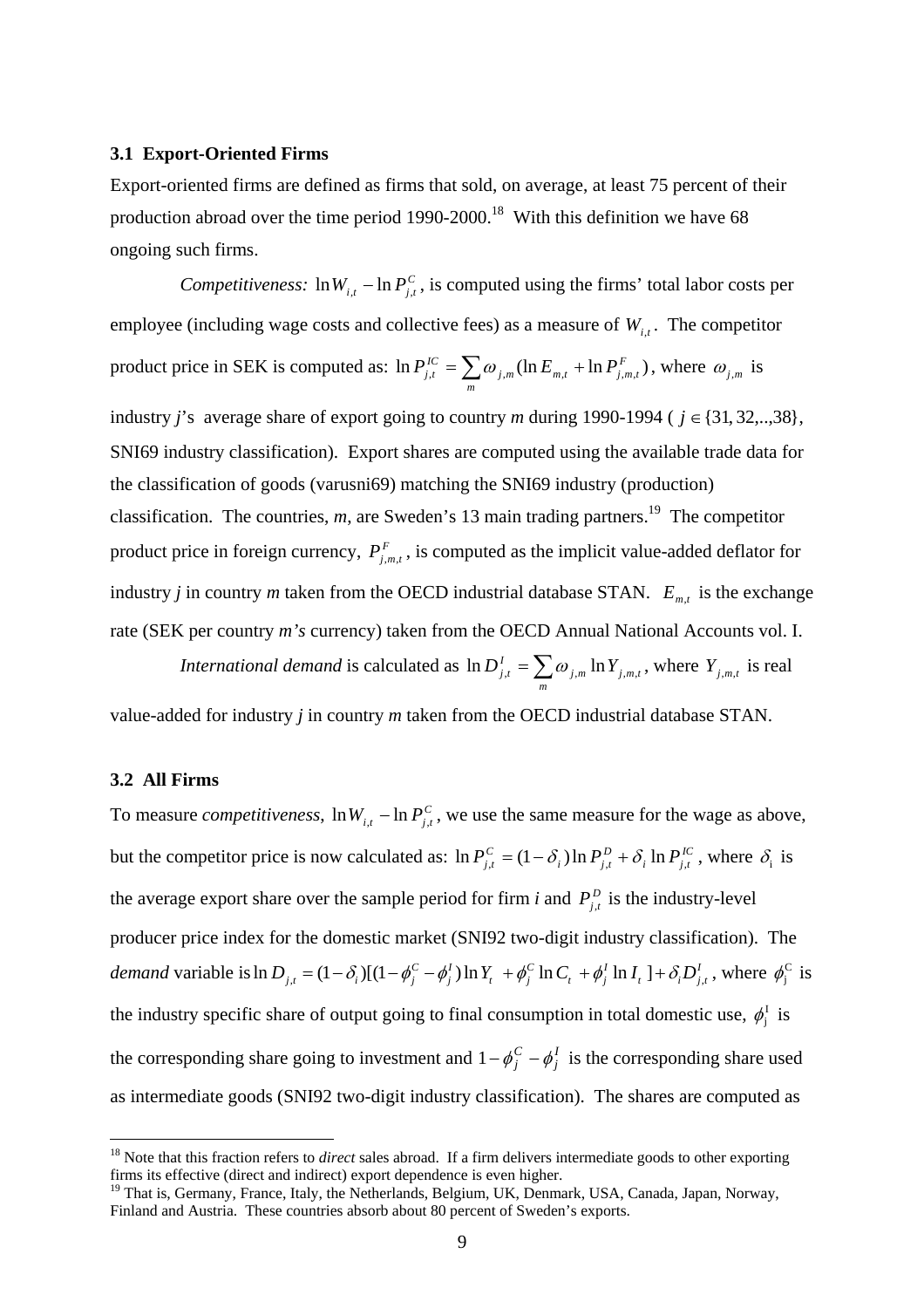the average value from the 1995 and 2000 Input-Output tables provided by Statistics Sweden. *Y*, *C*, and *I* are aggregate variables.  $Y_t$  is a volume index of industrial production,  $C_t$  is real private consumption and  $I_t$  is real private sector gross fixed investment.

## **4. Identification and Estimation**

Can we plausibly identify the effects we are interested in? There is a potential simultaneity problem with respect to demand. To see this, suppose that all firms suffer an unobserved shock in period *t* that induces them to reduce employment. This could be a common technology shock, a tax increase, or a change in laws and regulations. When less people are employed, demand for goods is reduced. If employment shocks influence demand in this way, we have a serious simultaneity problem.

One solution to this problem is to limit the analysis to firms for which demand can be regarded as reasonably exogenous. We first focus on export-oriented firms only, assuming that international demand can be taken as exogenous relative to unobserved shocks affecting Swedish firms.<sup>20</sup> We then include all firms, but include time dummies to capture common shocks. As we will argue later, this also allows us to handle the endogeneity problem with respect to demand.

Lagged unemployment, wages, and prices, are taken to be predetermined. There is ample evidence that wages and prices are rigid in the short run.<sup>21</sup>

There are two problems associated with using data for the number of vacancies. First, we should expect this variable to be measured with errors. Many job openings are not officially registered, so vacancies are a relatively poor measure of the number of job openings. Second, we may have a simultaneity problem since unobserved common shocks, which affect all firms create a positive correlation between aggregate vacancies and job growth in firm *i*. We therefore use the real manufacturing industry wage relevant for the local labor market (ln W<sub> j,t</sub> − ln P<sub>j,t</sub>) as an instrument for vacancies. This variable is constructed by weighting together (log) manufacturing industry-specific real wages, deflated with producer price indices, taken from Statistics Sweden, for each local labor market, using the local labor market's industry composition as weights (SNI92 two-digit industry classification). The weights are constructed by using RAMS data on the number of employees in each sector (by

<sup>&</sup>lt;sup>20</sup> This presupposes that unobserved *world-wide* shocks to employment are unimportant.<br><sup>21</sup> See Forslund, Gottfries and Westermark (2006) for evidence of substantial nominal wage rigidity in the Nordic countries.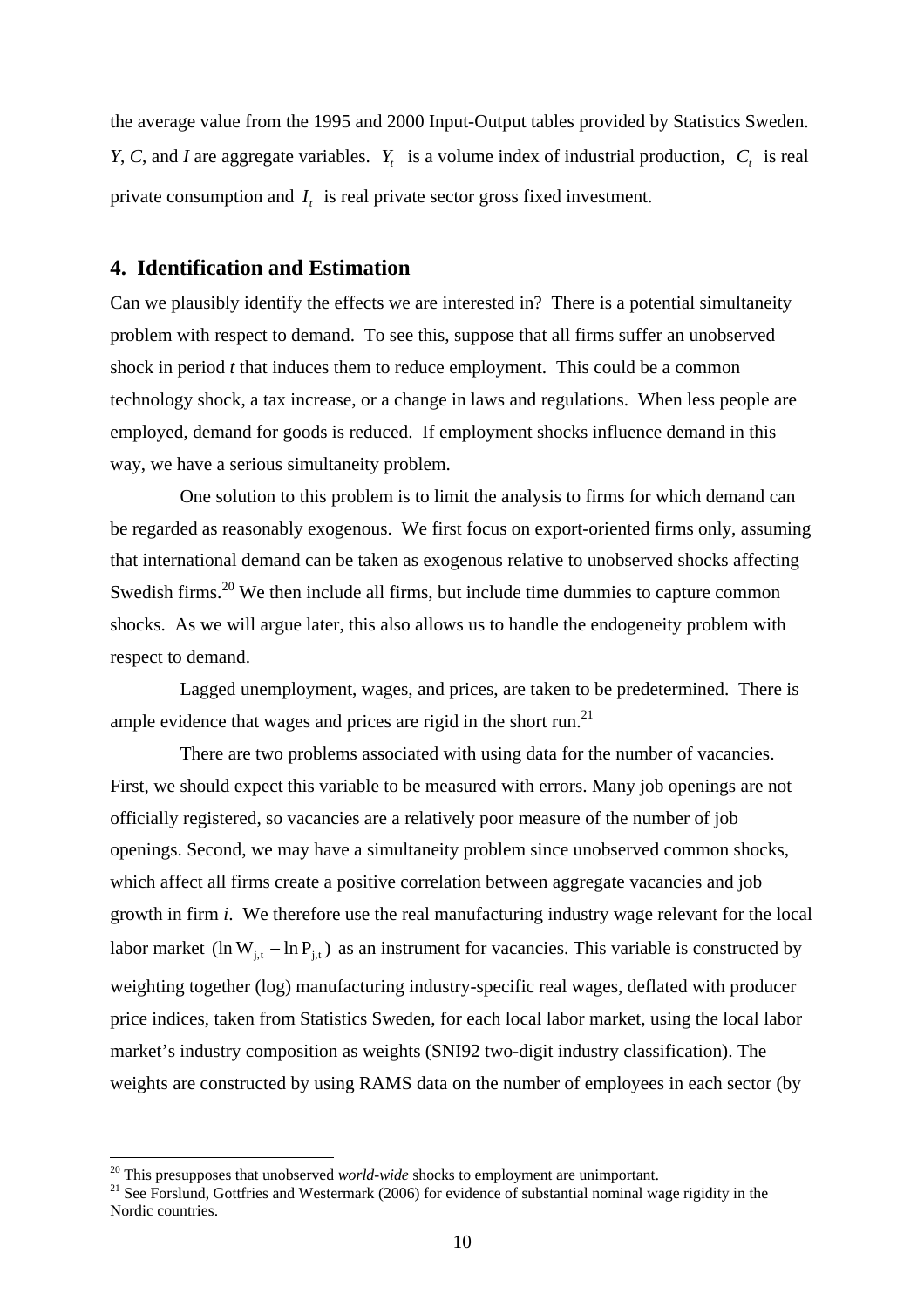local labor market SNI92 two-digit industry classification). By the same argument as for competitiveness, we treat this wage as predetermined.

Since our empirical specification includes lagged dependent variables as well as fixed effects, we use an Arellano-Bond (1991) estimator.<sup>22</sup> Thus, the fixed effect is eliminated by taking first differences. This procedure introduces a first-order MA process in the residual  $\Delta \varepsilon_{i,t}$ , so that the first difference of the lagged dependent variable and the residual are correlated. But provided that  $\varepsilon_{i,t}$  is not serially correlated, we can use (suitably chosen) lags of the dependent variable as instruments. We test for serial dependence to make sure that this approach is valid. Also, since  $\ln U_{t-1}$  and  $(\ln W_{i,t} - \ln P_{j,t}^C)$  may be affected by  $\varepsilon_{i,t-1}$ , we instrument them with their own lags. We treat the demand variable as exogenous.

As is generally the case for an asymptotically efficient GMM estimator, the instrument set grows with the number of time periods. However, as the lag order increases, lags become less informative as instruments. To avoid including irrelevant instruments, it is sensible not to include the whole history of lags. We do not use instruments further back than five years relative to the variable that is to be instrumented. Finally, we recognize that the micro-data we use for firm-level employment and competitiveness may contain measurement errors and the instrument set is consequently adjusted to solve for this problem. Taking account of all the considerations above, we chose the instrument set listed in *Tables 1* and *2*.

## **5. Results**

#### **5.1. Results for Export-Oriented Firms**

*Table 1* shows the results using the sample of exporting firms only. The results for the labor demand model are shown in Column I, the results for the search-matching model are shown in Column II, and Column III shows the results for the encompassing model. The AR(2) test of second-order serial dependence in the first differenced residuals indicates that we do not have a problem with serial dependence in the residual in any of the specifications. The result of the Hansen test of the joint hypothesis of the model specification and instrument validity cannot reject the joint hypothesis that the model is correctly specified and that the instruments are valid, thus again confirming that serial dependence in the error term is not a problem. Also, when computing partial  $R^2$ :s we find that the instrument set works very well in terms of

<sup>&</sup>lt;sup>22</sup> We have also tried using the System-GMM estimator suggested by Blundell and Bond (1998). However, the diagnostic tests (i.e. Hansen tests) indicate that the data does not square well with the restrictions imposed on the initial conditions process.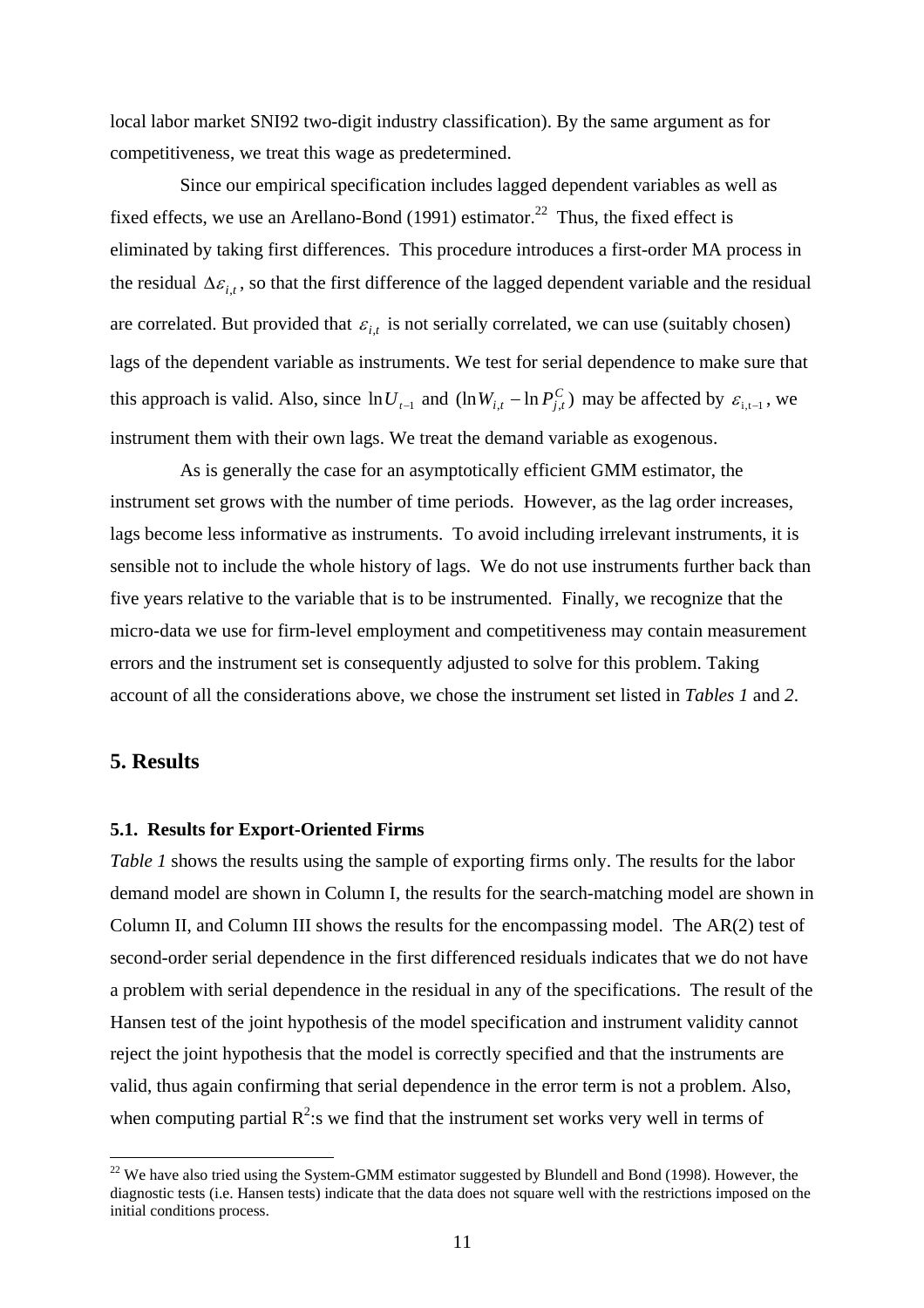relevance: the partial  $R^2$ :s are 0.32 for competitiveness, 0.46 for vacancies and 0.57 for unemployment. $^{23}$ 

A pure labor demand model is supported by the data (Column I). International demand has a clear positive effect on employment and competitiveness has a clear negative effect. For the search-matching model, we see that unemployment and vacancies have positive effects on employment (Column II). The positive effect from unemployment is in line with the predictions of the search-matching model, whereas the positive effect of vacancies (congestion) is not. These results in Column II thus provide some support for the searchmatching model.

|                               |                | П              | Ш              | IV        |  |
|-------------------------------|----------------|----------------|----------------|-----------|--|
| $\ln N_{i,t-1}$               | $0.727**$      | $0.815**$      | $0.750**$      | $0.682**$ |  |
|                               | (0.096)        | (0.074)        | (0.099)        | (0.101)   |  |
| $\ln W_{i,t} - \ln P_{i,t}^C$ | $-0.247**$     | $-0.124*$      | $-0.199**$     | $-0.383*$ |  |
|                               | (0.071)        | (0.056)        | (0.066)        | (0.161)   |  |
| $\ln D^I_{j,t}$               | $0.389**$      |                | $0.306*$       | 0.226     |  |
|                               | (0.108)        |                | (0.129)        | (0.213)   |  |
| $\ln U_{t-1}$                 |                | $0.039**$      | 0.019          | $-0.128*$ |  |
|                               |                | (0.014)        | (0.016)        | (0.065)   |  |
| $ln V_t$                      |                | $0.040*$       | 0.004          | 0.032     |  |
|                               |                | (0.019)        | (0.021)        | (0.028)   |  |
| <b>Time Dummies</b>           | N <sub>0</sub> | N <sub>0</sub> | N <sub>0</sub> | Yes       |  |
| Number of obs.                | 612            | 612            | 612            | 612       |  |
| $AR(2)$ (P-value)             | 0.624          | 0.901          | 0.725          | 0.779     |  |
| Hansen (P-value)              | 1.000          | 1.000          | 1.000          | 1.000     |  |

**Table 1: Results for Export-Oriented Firms** 

Note: Sample period 1992-2000, 68 firms. \*\* and \* denotes significance at the 1 and 5 percent levels respectively. The estimation is performed using the Arellano and Bond (1991) GMM estimator calculated with DPD 1.21 for Ox. The firm-specific productivity trends are included in all regressions. The GMM-type instruments used are:  $\ln N_{i,t-s}$  where  $s = 3, ..., 6$ .  $\ln U_{t-s}$  where  $s = 2, 3, ..., 6$ .  $\ln W_{i,t-s}$  –  $\ln P_{j,t-s}^C$  where  $s = 3, ..., 6$ . 2, …, 5.  $\ln W$   $j, t - s$   $\ln P$   $j, t - s$  where  $s = 1, 2, ..., 5$ . Second-step coefficients with robust Windmeijer (2005) finite-sample corrected standard errors in parenthesis. AR (2) denotes the p-value for the test of second-order autocorrelation in the first differenced residuals. Hansen denotes the p-value of the joint test of the model specification and instrument validity.

When we include factors from both models in the same regression, the coefficients stemming from the labor demand model – competitiveness and international demand - are highly significant with the expected signs (Column III). In contrast, none of the variables that are unique to the search-matching model play a significant role. The coefficients for unemployment and vacancies are now much smaller and clearly insignificant. Thus, the results in Column II that appear supportive of the pure search-matching model seem to be the result of a misspecification of the true model due to omitted variables, whereas the results

 $23$  The relevance statistics are calculated using a static instrument set. We also tried to add a richer lag structure for the right hand side variables in the encompassing specification and found all such lags to be insignificant.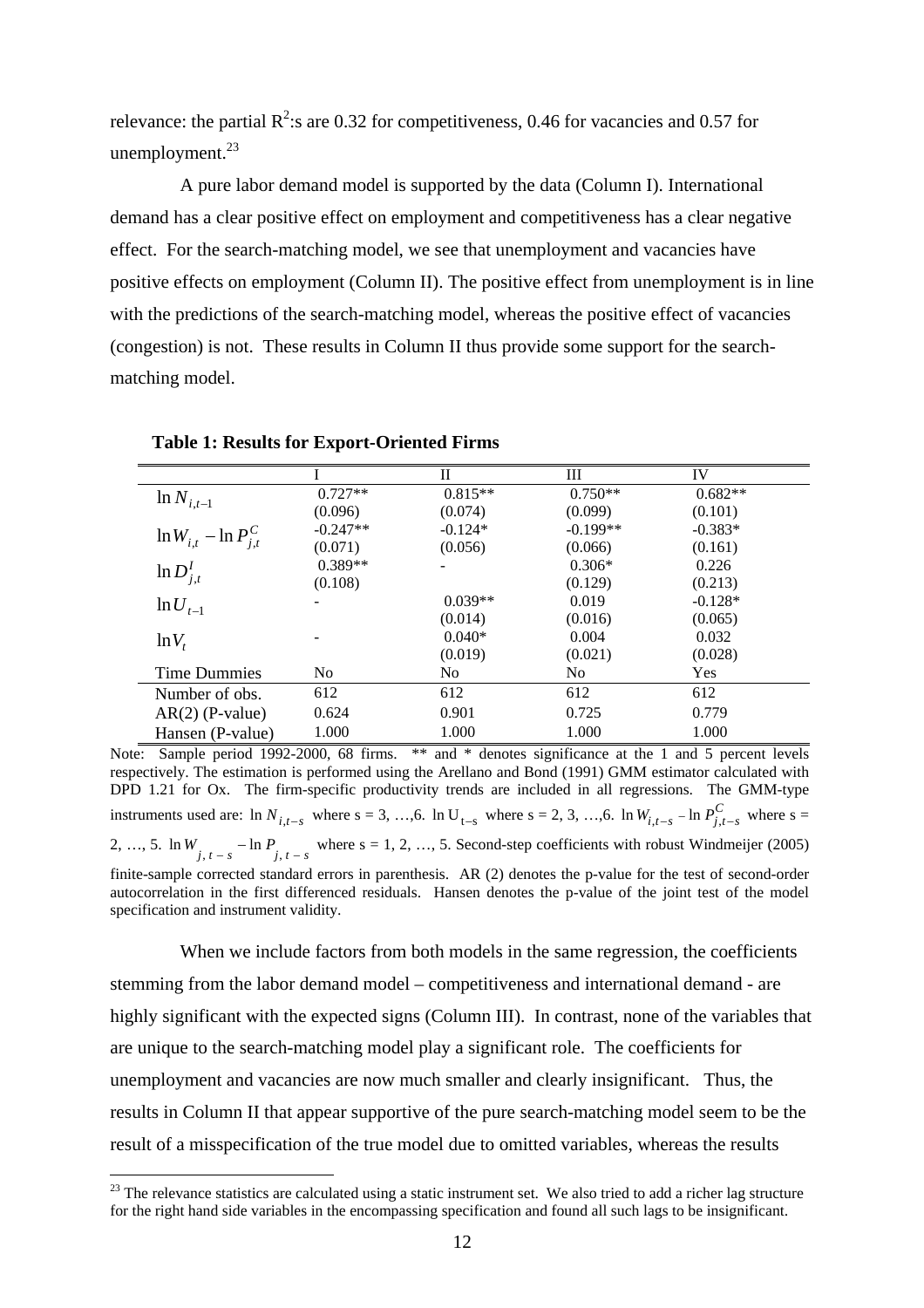supporting the labor demand model in Column I remain virtually unchanged. If we want to model employment changes in individual firms, we do not gain any explanatory power by including the variables suggested by the search-matching model.

These results can be criticized by arguing that they may be specific to this particular and rather small sample of exporting firms. Also, there is a risk of spurious correlations arising because of omitted aggregate shocks. We tried to include time dummies and the result was that the international demand variable became insignificant (Column IV). This may be due to the fact that 57 percent of the firms in this sample belong to the same sector (SNI38) so they have the same international demand variable. In the next section we look at a much larger set of firms and include time dummies to capture common shocks.

#### **5.2. Results for All Firms**

In the previous section, we tried to deal with potential endogeneity problems by considering only export-oriented firms. Here we employ an alternative strategy in order to identify the relevant effects. This strategy allows us to include all firms, giving us a much bigger sample.

When we include all firms in the analysis we need to modify our demand variable so that it captures both international and domestic demand. As explained in Section 4, demand variables are constructed using aggregate consumption, investment and production together with industry specific weights. To deal with the simultaneity problem arising from common shocks, we include time dummies. These will pick up all unexplained variation that is common across firms. Hence we identify the demand effect from idiosyncratic variation in demand driven by differences in firms' export shares as well as in differences across sectors in the composition of domestic demand across types of final use and international demand across countries. Provided that cross firm differences in the demand index are independent of unobserved shocks to employment, this setup will ensure identification of the demand effects.

When we run the regression on the full sample, the AR(2)-test indicates that we have a problem with second-order serial dependence in the residuals (see *Table 2,* Column I). It may be that our stylized theoretical models do not fully capture the dynamic adjustment, or there are omitted variables. By including three additional lags of employment in the regressions we are able to remove any signs of serial dependence in the residual.<sup>25</sup> The

<sup>&</sup>lt;sup>24</sup> We tried to include time dummies and the result was that the international demand variable became insignificant. About 57 percent of the firms in the sample belong to one sector, SNI38, so they have the same international demand variable.<br><sup>25</sup> When experimenting with a richer lag structure for other variables than lagged employment, we find all such

lags to be insignificant. Also, we could not eliminate the serial dependence mentioned above by adding lags of other explanatory variables than lagged employment.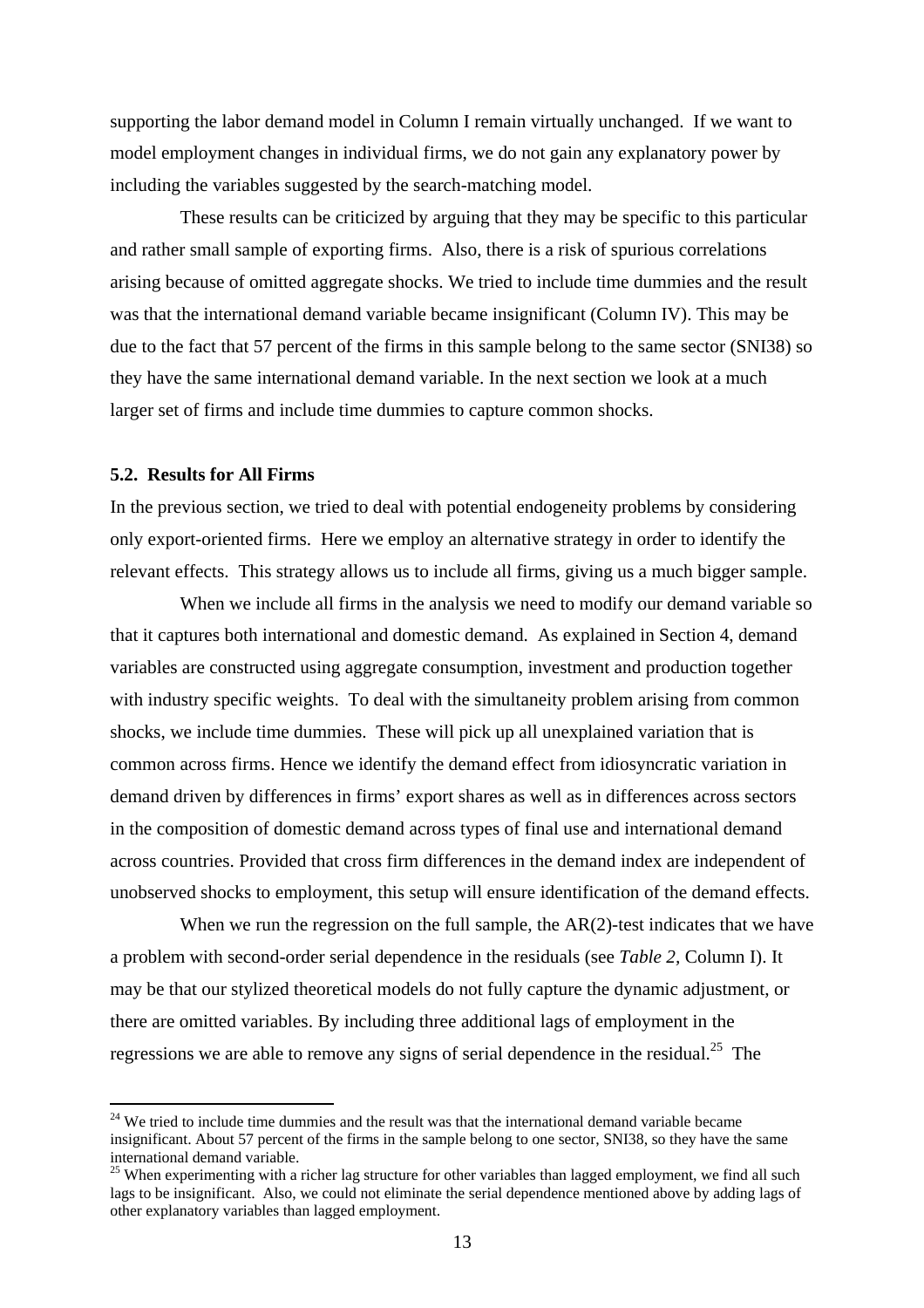Hansen test does not reject the joint hypothesis that the model is correctly specified and that the instruments are valid. Examining the relevance of the instrument set, we find that the partial  $\mathbb{R}^2$ :s are 0.07 for competitiveness, 0.12 for vacancies and 0.51 for unemployment. Thus, we should keep in mind that the relevance of the instrument set is somewhat low for competitiveness and vacancies in this specification.<sup>26</sup>

| 1 apre 2. Results for the Fifths |           |              |            |            |
|----------------------------------|-----------|--------------|------------|------------|
|                                  |           | $\mathbf{I}$ | Ш          | IV         |
| $\ln N_{i,t-1}$                  | $0.785**$ | $0.443**$    | $0.491**$  | $0.439**$  |
|                                  | (0.039)   | (0.082)      | (0.079)    | (0.081)    |
| $\ln N_{i,t-2}$                  |           | 0.135        | 0.138      | 0.131      |
|                                  |           | (0.075)      | (0.077)    | (0.074)    |
| $\ln N_{i,t-3}$                  |           | 0.065        | 0.066      | $0.067*$   |
|                                  |           | (0.034)      | (0.034)    | (0.033)    |
| $\ln N_{i,t-4}$                  |           | $-0.006$     | $-0.009$   | $-0.006$   |
|                                  |           | (0.022)      | (0.022)    | (0.022)    |
| $\ln W_{i,t} - \ln P_{i,t}^C$    | $-0.166$  | $-0.442**$   | $-0.440**$ | $-0.438**$ |
|                                  | (0.117)   | (0.115)      | (0.119)    | (0.114)    |
| $\ln D_{j,t}$                    | $0.209*$  | $0.410**$    |            | $0.407**$  |
|                                  | (0.092)   | (0.123)      |            | (0.123)    |
|                                  | $-0.075$  |              | $-0.045$   | $-0.040$   |
| $\ln U_{t-1}$                    | (0.051)   |              | (0.060)    | (0.058)    |
| $ln V_t$                         | 0.011     |              | 0.003      | $-0.001$   |
|                                  | (0.019)   |              | (0.024)    | (0.023)    |
| <b>Time Dummies</b>              | Yes       | Yes          | <b>Yes</b> | Yes        |
| Period                           | 1992-2000 | 1995-2000    | 1995-2000  | 1995-2000  |
| Number of obs.                   | 4149      | 2766         | 2766       | 2766       |
| $AR(2)$ (P-value)                | 0.013     | 0.055        | 0.056      | 0.060      |
| Hansen (P-value)                 | 0.131     | 0.097        | 0.056      | 0.074      |

**Table 2: Results for All Firms** 

Note: The sample is 461 firms. \*\* and \* denote significance at the 1 and 5 percent levels respectively. The estimation is performed using the Arellano and Bond (1991) GMM estimator calculated with DPD 1.21 for Ox. The firm-specific productivity trends are included in all regressions. The GMM-type instruments used are:  $\ln N_{i,t-s}$  where  $s = 3, ..., 6$ .  $\ln U_{t-s}$  where  $s = 2, 3, ..., 6$ .  $\ln W_{i,t-s}$  –  $\ln P_{j,t-s}^C$  where  $s = 1, ..., 6$ . 2, …,5. In  $W_{j,t-s}$  – In  $P_{j,t-s}$  where s = 1, 2, …, 5. Second-step coefficients with robust Windmeijer (2005) finite-sample corrected standard errors in parenthesis. AR (2) denotes the p-value for the test of second-order autocorrelation in the first differenced residuals. Hansen denotes the p-value of the joint test of the model specification and instrument validity.

The main results from the previous analysis continue to hold. A labor demand model is supported by the data: both demand and competitiveness have clear effects on employment with the predicted signs (*Table 2,* Column II). In contrast, the search-matching model is not consistent with the data: unemployment and vacancies are both insignificant and have the wrong signs (Column III). Again, the encompassing model only confirms the results for the labor demand model (Column IV).

<sup>&</sup>lt;sup>26</sup> The partial  $R^2$  is still high for unemployment. While unemployment rates are highly correlated across regions, there is about the same cross section variation in unemployment as there is in demand (*Appendix 2, Table A2*).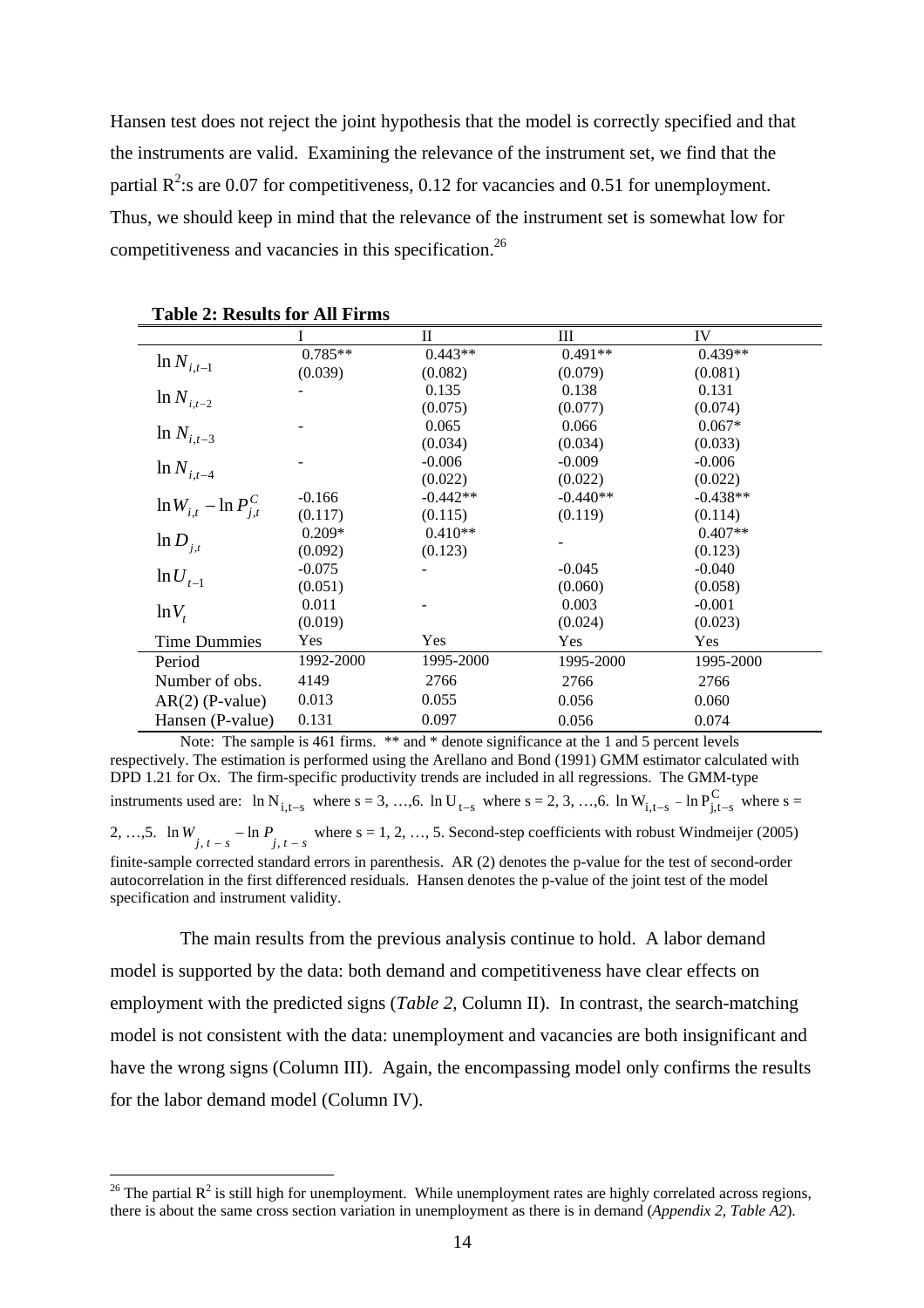#### **5.3. Robustness**

To evaluate the robustness of the results we have performed a series of robustness checks. To test whether our results are sensitive to our choice of estimation method, we estimate by OLS using a within transformation to remove fixed effects. Columns I and II in *Table 3* show the results for the sample of exporting firms with and without time dummies, and Columns III and IV shows the results for the sample with all firms.

|                               |                | П          | Ш          | IV         |
|-------------------------------|----------------|------------|------------|------------|
| $\ln N_{i,t-1}$               | $0.755**$      | $0.748**$  | $0.728**$  | $0.720**$  |
|                               | (0.044)        | (0.045)    | (0.033)    | (0.033)    |
|                               |                |            | $-0.081*$  | $-0.073*$  |
| $\ln N_{i,t-2}$               |                |            | (0.036)    | (0.037)    |
| $\ln N_{i,t-3}$               |                |            | 0.050      | 0.044      |
|                               |                |            | (0.038)    | (0.039)    |
| $\ln N_{i,t-4}$               |                |            | $-0.010$   | 0.000      |
|                               |                |            | (0.025)    | (0.025)    |
| $\ln W_{i,t} - \ln P_{i,t}^C$ | $-0.174**$     | $-0.195*$  | $-0.244**$ | $-0.231**$ |
|                               | (0.054)        | (0.077)    | (0.045)    | (0.049)    |
| $\ln D_{j,t}$                 | $0.227**$      | $0.144*$   | $0.199**$  | $0.254**$  |
|                               | (0.069)        | (0.069)    | (0.054)    | (0.069)    |
| $\ln U_{t-1}$                 | $0.025*$       | $-0.053$   | 0.009      | $-0.038$   |
|                               | (0.013)        | (0.037)    | (0.019)    | (0.029)    |
| $ln V_t$                      | 0.007          | 0.008      | $-0.010$   | $-0.004$   |
|                               | (0.012)        | (0.015)    | (0.008)    | (0.009)    |
| <b>Time Dummies</b>           | N <sub>0</sub> | <b>Yes</b> | No         | <b>Yes</b> |
| Number of obs.                | 680            | 680        | 3227       | 3227       |
|                               |                |            |            |            |

Note: Columns I and II use the sample of export-oriented firms. Column III and IV use the sample of all firms. The firm-specific productivity trends are included in all regressions. Robust standard errors are in parentheses. \*\* and \* denotes significance at the 1 and 5 percent levels respectively.

Wages and demand have significant effects in all regressions, but the coefficients are smaller compared to the IV estimates. This may be due to measurement errors for wages, in which case all the coefficients in the regression will be biased. In the regression for exports without time dummies, unemployment is barely significant on the 5 percent level. This result is clearly not robust and may be due to biases which arise when we disregard measurement errors.27

In the regression for all firms we can exclude the time dummies without affecting the qualitative results. In practice, the simultaneity problem arising from common shocks to employment may not be very serious.

 $27$  Some of the adjustment in the labor market occurs via wages. If, in our estimation, we do not take account of measurement errors in wages, the coefficient will be too small and we will understate the importance of wages. This may lead us to interpret employment adjustment as a direct effect of unemployment. (See discussion in the Concluding Remarks.)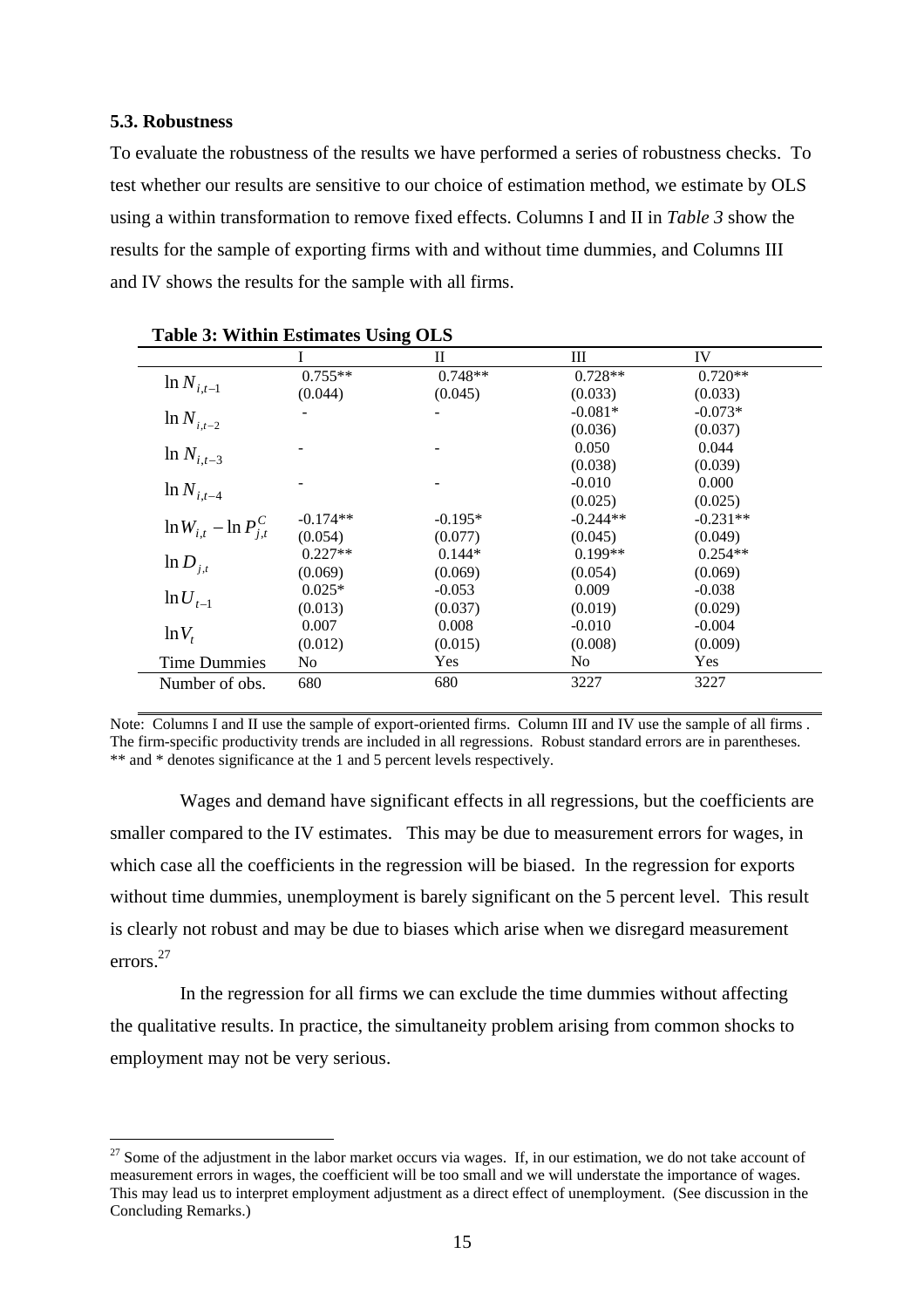## **6. Concluding Remarks**

In the long run, supply creates its own demand. Given tastes and technology, a 10 percent increase in labor supply should bring about a 10 percent increase in employment - eventually. This is implied by all reasonable theories of the labor market. But labor market theories offer different explanations of *how* the adjustment occurs and what drives medium-term variations in employment. The traditional Keynesian view is that wage adjustment and aggregate demand are important determinants of employment. In contrast, search-matching theory predicts an increase in supply to bring about more jobs even if there is no adjustment of wages. In this paper we compare the relevance of the two theories by estimating an equation for net job creation that combines factors emphasized by each of these theories.

As predicted by bargaining and efficiency wage models, wages and demand have important effects on job creation. There are no indications that the search-matching model offers any value added when it comes to explaining job creation on the firm level. Instead, because the search-matching literature typically takes the product market to be perfectly competitive, it distracts attention from the important role of aggregate demand.

A large number of studies have estimated "matching functions" and found a positive effect of unemployment on hiring.<sup>28</sup> Does this result contradict our findings? In our view it does not. Estimated matching functions say very little about *how* employment adjustment comes about. Any labor market theory, which implies some mean reversion in unemployment, implies that hiring tends to be high when unemployment is high. In a regression of hiring on unemployment, we should expect a positive coefficient, independently of which is the correct theory of the labor market. Vacancies are a very imperfect measure of job openings, so the coefficient on unemployment is likely to remain positive even if we include vacancies in the regression.

To separate different labor market theories, we need to know whether employment adjustment occurs because of wage changes, fiscal and monetary policy, exchange rate changes, or because high unemployment by itself induces firms to create more vacancies.<sup>29</sup> We have tried to separate some of these factors. If we omit the demand variable, we find a positive effect of unemployment, but once we include an index of product demand, we find no evidence that unemployment has a direct effect on job creation.

<sup>&</sup>lt;sup>28</sup> See Petrongolo and Pissarides (2001) for a survey this literature. Blanchard and Diamond (1989) estimate a matching function and conclude that "... employment is not simply determined by demand".

<sup>29</sup> Wages are omitted from standard matching functions because it is assumed that "… wages play no allocational role in individual matches, merely dividing rents between firms and workers" (Blanchard and Diamond (1989)). See Oswald (1993), Gottfries (1992), Gottfries-Sjöström (1999) for arguments why wages play an allocative role in a bargaining model.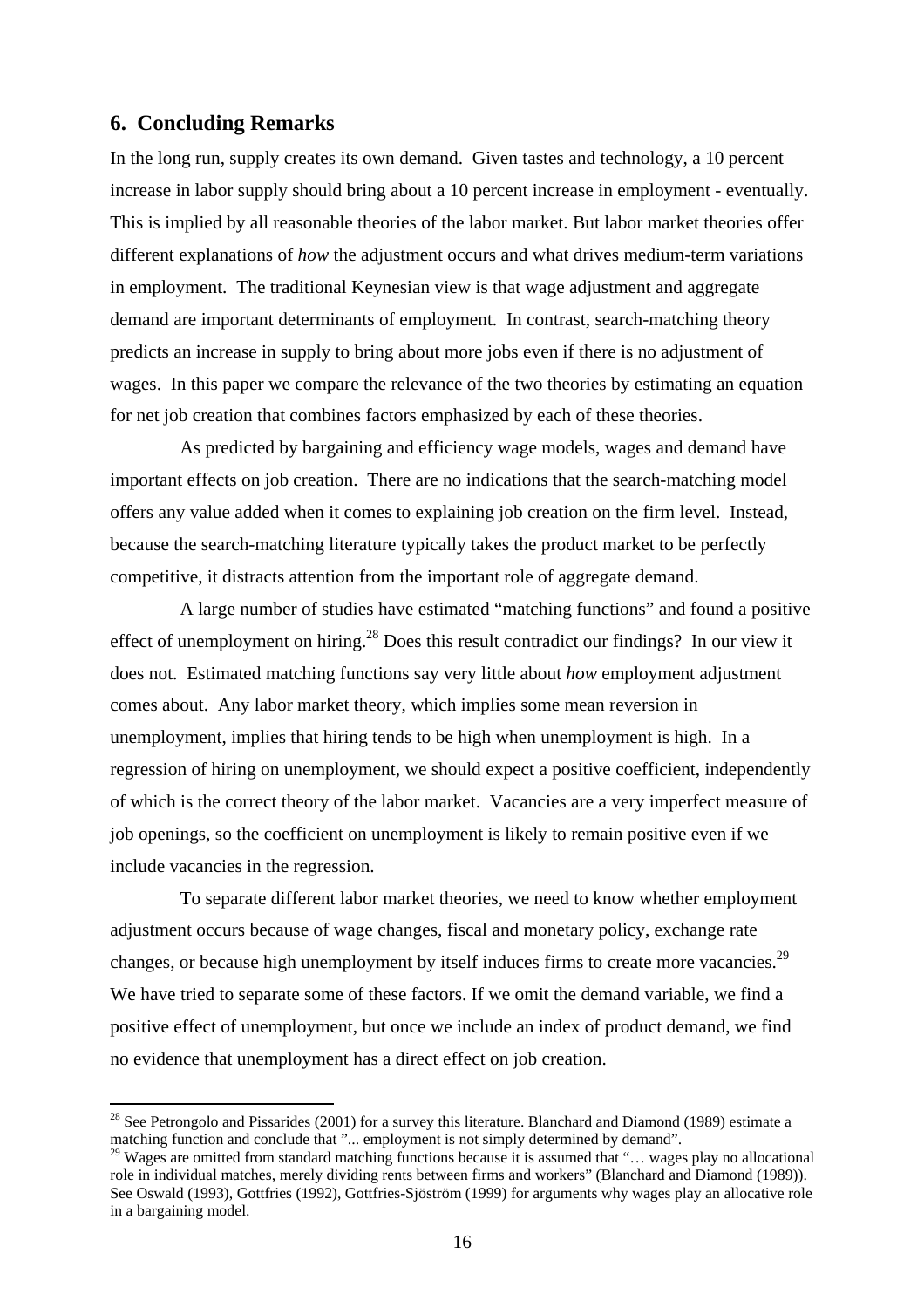## **References**

- Akerlof, G. A. and J. J. Yellen, (1986). *Efficiency Wage Models of the Labor Market*, Cambridge University Press, Cambridge, U. K.
- Arellano, M. and Bond, S. (1991). Some tests of specifications for panel data: Monte carlo evidence and application to employment equations, *Review of Economic Studies* **58**: 277-297.
- Blanchard, O. J. (2003). *Macroeconomics*, third edition, Prentice Hall.
- Blanchard, O. J. and P. Diamond, (1989). The Beveridge Curve, *Brookings Papers on Economic Activity* 1989:1 1-60.
- Blanchard, O. J., and L. H. Summers, (1986). Hysteresis and the European Unemployment Problem, NBER *Macroeconomics Annual*, 1, MIT press, Cambridge, MA.
- Blundell, R. and S. Bond, (1998). Initial Conditions and Moment Restrictions in Dynamic Panal Data Models, *Journal of Econometrics*, **87:** 115-143.
- Borjas, G. J. (2003). The Labor Demand Curve IS Downward Sloping: Reexamining the Impact of Immigration on the Labor Market, *The Quarterly Journal of Economics*, **118:** 1335-1374.
- Burgess, S. (1993). Labour Demand, Quantity Constraints or Matching The Determination of Employment in the Absence of Market-Clearing, *European Economic Review*, **37:**  1295-1314.
- Calmfors, L. and J Driffill, (1988). Centralisation of Wage Bargaining and Macroeconomic Performance, *Economic Policy,* **6:** 13-61.
- Card, D. (1990). The Impact of the Mariel Boatlift on the Miami Labor Market, *Industrial and Labor Relations Review*, **43:** 245-257.
- Eriksson, S and Gottfries, N (2005), Ranking of Job Applicants, On-the-job Search, and Persistent Unemployment, *Labour Economics* **12**: 407-428.
- Forslund, A., N. Gottfries and A. Westermark, (2006). *Real and Nominal Wage adjustment in Open Economies*, CESifo working paper 1649.
- Gottfries, N. (1992), Insiders, Outsiders, and Nominal Wage Contracts, *Journal of Political Economy* **100**, 252-270.
- Gottfries, N. and Horn H. (1987). Wage Formation and the Persistence of Unemployment, *Economic Journal* **97**, 877-884.
- Gottfries, N and Sjöström, T. (1999), Insider Bargaining Power, Starting Wages, and Involuntary Unemployment, *Scandinavian Journal of Economics* **102**, 669-688.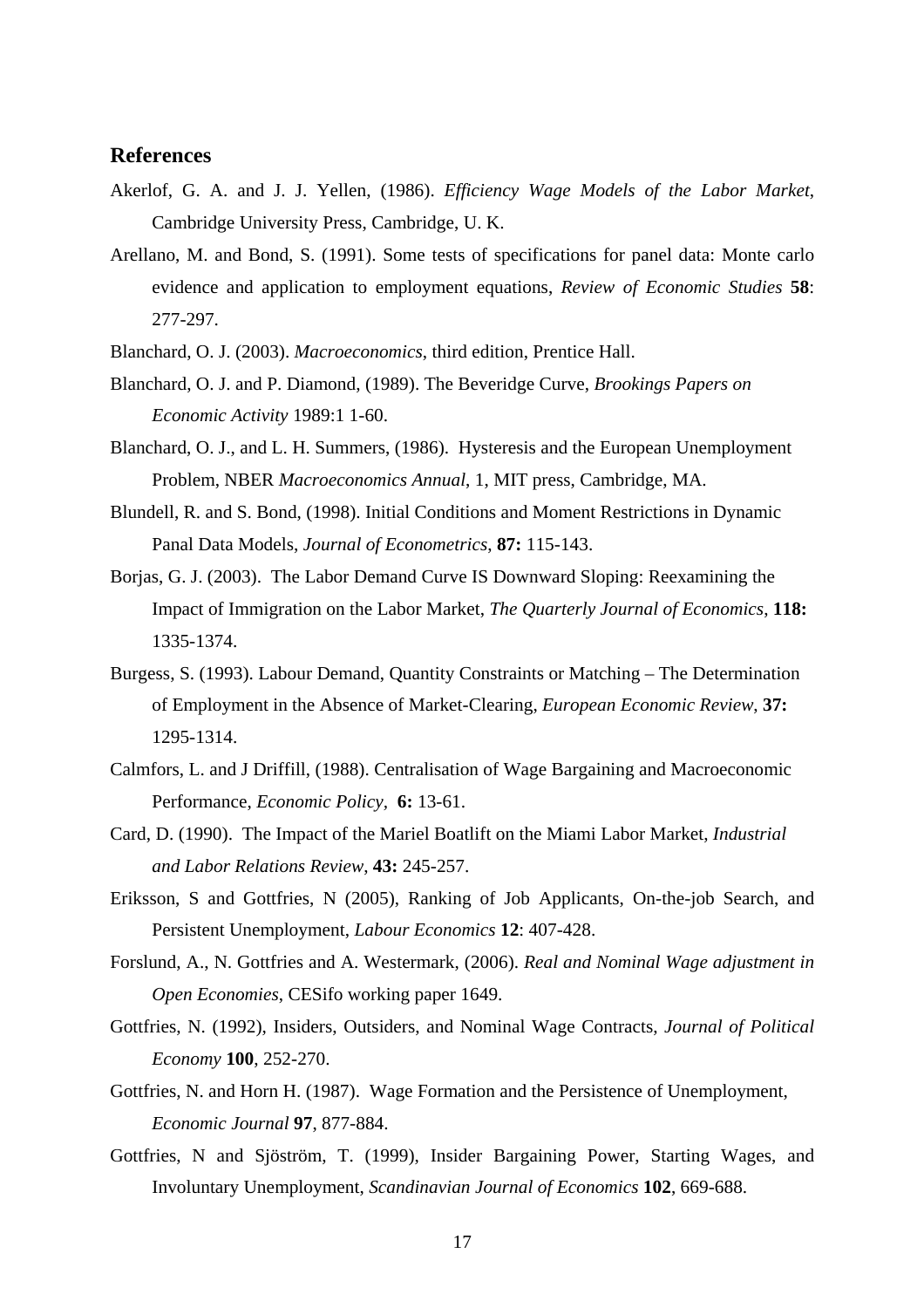Hamermesh, D. (1993). *Labor Demand*, Princeton University Press, Princeton, NJ.

- Holden, S. (1994). Wage Bargaining and Nominal Wage Rigidities, *European Economic Review* 38, 1021-1039.
- Layard, R., Nickell, S. and Jackman, R. (1991). *Unemployment Macroeconomic Performance and the Labour Market*, Oxford University Press, Oxford.
- Lindbeck, A. and D. J. Snower (1988), Cooperation, Harassment and Involuntary Unemployment: An Insider-Outsider Approach, *American Economic Review* 78, 167- 188.
- Mortensen, D. and Pissarides, C. (1994). Job Creation and Job Destruction in the Theory of Unemployment, *Review of Economic Studies* **61**, 397-415.
- Nickell, S. J. (1986). Dynamic Models of Labour Demand, in O. Ashenfelter and R. Layard (eds.) *Handbook of Labour Economics* (North-Holland, Amsterdam).
- Oswald, A. (1993). Efficient Contracts are on the Labour demand curve: Theory and Facts, *Labour Economics* 1, 85-113.
- Petrongolo, B. and Pissarides, C. A. (2001). Looking into the Black Box: A Survey of the Matching Function, *Journal of Economic Literature*, **39:** 390-431.
- Pissarides, C. A. (2000). *Equilibrium unemployment theory*, MIT Press, Cambridge MA.
- Salop, S.C. (1979). A Model of the Natural Rate of Unemployment, *American Economic Review* **69**: 117-125.
- Sargent, T. J. (1979). *Macroeconomic Theory*, Academic Press, New York.
- Shapiro, C. and Stiglitz, J.E. (1984). Equilibrium Unemployment as a Worker Disciplinary Device, *American Economic Review* **74**: 433-444.
- Shimer, R. (2004). The Consequences of Rigid Wages in Search Equilibrium, *Journal of the European Economic Association*, **2:** 469-479.
- Shimer, R. (2005). The Cyclical Behavior of Equilibrium Unemployment and Vacancies, *American Economic Review*, **95:** 25-49.
- Windmeijer, F. (2005). A Finite Sample Correction for the Variance of Linear Efficient Two-Step GMM Estimators, *Journal of Econometrics* **126**: 25-51.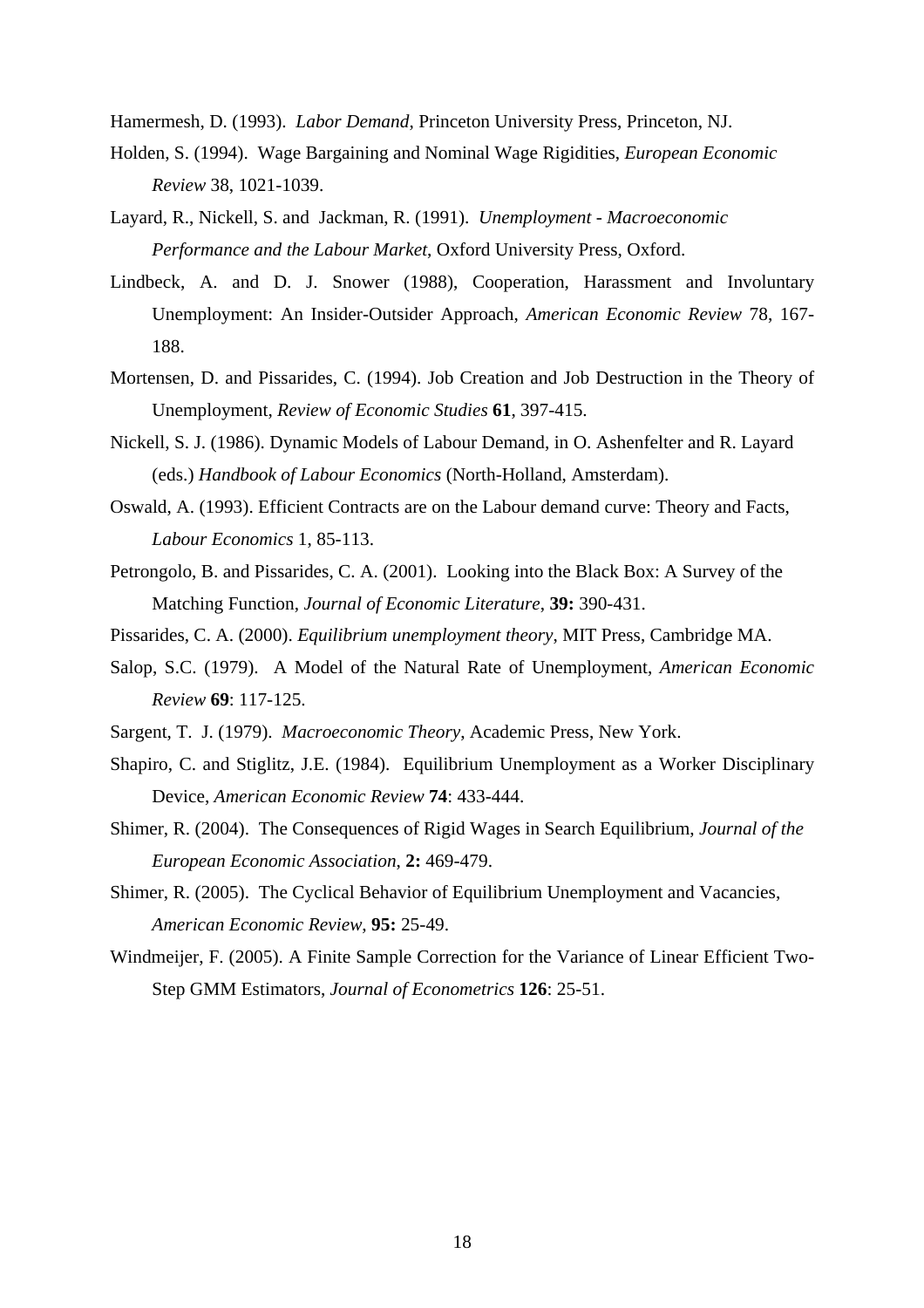# **Appendix 1. Derivation of the Job Creation Equations**

#### *The Labor Demand Model:*

This derivation follows Sargent (1979) closely. Using the constraint to eliminate  $P_{i,\tau}$  in the objective function and taking the first-order condition for period *t* we get:

$$
E_{t}\left\{\eta(D_{j,t}-2N_{i,t}+\nu_{i,t})-\frac{W_{i,t}}{P_{j,t}^{C}}-c(N_{i,t}-N_{i,t-1})+\beta c(N_{i,t+1}-N_{i,t})\right\}=0,
$$

By the law of iterated expectations, this holds if we take expectations at time *t* for future periods. Since this is linear we can solve the problem as if future variables were known with certainty. Using lag operators, this can be rewritten as:

$$
\beta \left[1 + \frac{\phi}{\beta} L + \frac{1}{\beta} L^2 \right] N_{i,t+1} = -\frac{\eta}{c} (D_{j,t} + v_{i,t}) + \frac{1}{c} \frac{W_{i,t}}{P_{j,t}^C}.
$$

where  $\phi = -[1 + \beta + 2\eta/c]$ . The expression within the brackets can be factorized:

$$
\beta \big[ (1 - \lambda_1 L)(1 - \lambda_2 L) \big] N_{i, t+1} = -\frac{\eta}{c} (D_{j, t} + \nu_{i, t}) + \frac{1}{c} \frac{W_{i, t}}{P_{j, t}^C},
$$

where  $\lambda_1$  and  $\lambda_2$  are functions of  $\beta$ ,  $\eta$  and  $c$ . This can be rewritten as:

$$
N_{i,t+1} = \lambda_1 N_{i,t} + \frac{\lambda_1}{c} \sum_{i=0}^{\infty} \left(\frac{1}{\lambda_2}\right)^i \left(\eta(D_{j,t+1+i} + v_{i,t+1+i}) - \frac{W_{i,t+1+i}}{P_{j,t+1+i}^C}\right).
$$

One can show that the same expression holds for period *t*.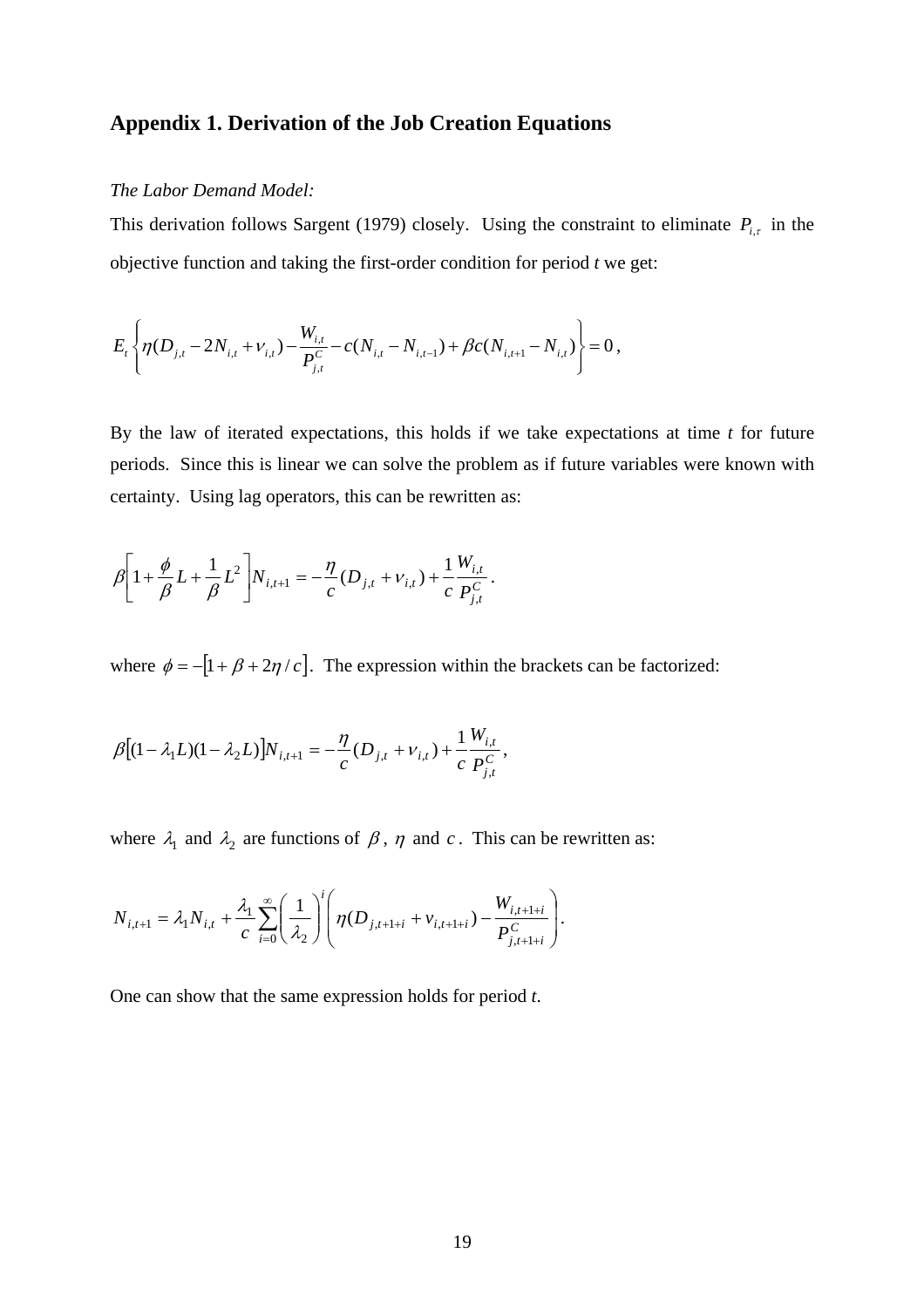# *The Search-Matching Model*

Using the constraint to eliminate  $V_{i,\tau}$  in the objective function and maximizing with respect to planned employment to get the following first-order condition for period  $\tau$ :

$$
E_{\tau}\left\{(1-\frac{W_{i,\tau}}{P_{j,\tau}^{C}})-c\left(\frac{N_{i,\tau}-(1-\lambda-\xi_{i,\tau})N_{i,\tau-1}}{q_{\tau}^{2}}\right)+(1-\lambda)\beta c\left(\frac{N_{i,\tau+1}-(1-\lambda-\xi_{i,\tau+1})N_{i,\tau}}{q_{\tau+1}^{2}}\right)\right\}=0.
$$

Using the same conditions for subsequent periods and the law of iterated expectations we can derive planned employment in period *t*:

$$
E_t\left(N_{i,t}\right) = \frac{q_i^2}{c} E_t \sum_{\tau=t}^{\infty} \left[ \beta^{\tau-t} (1-\lambda-\xi_{i,\tau})^{\tau-t} \frac{P_{j,\tau}^C - W_{i,\tau}}{P_{j,t}^C} \right] + (1-\lambda) N_{i,t-1}.
$$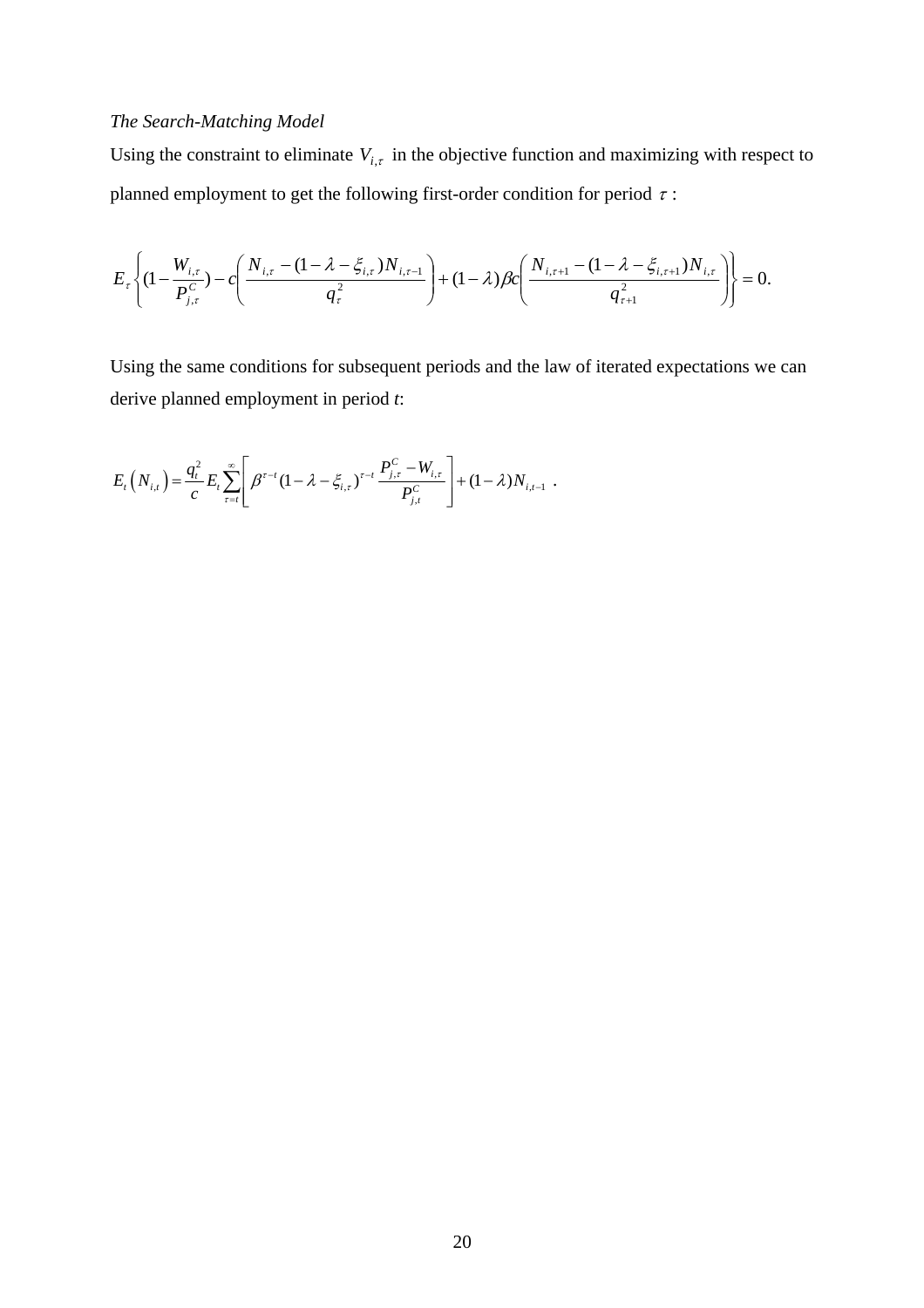# **Appendix 2. Illustration of the data**

| <b>SNI92</b> | Number of      | Average          | Consumption      | Investment       | Intermediate     |
|--------------|----------------|------------------|------------------|------------------|------------------|
|              | firms          | export share     |                  |                  |                  |
| 15           | 22             | 0.11             | 0.58             | $\overline{0}$   | 0.42             |
| 16           | $\overline{0}$ | 0.06             |                  | $\overline{0}$   | $\boldsymbol{0}$ |
| 17           | 15             | 0.63             | 0.28             | $\overline{0}$   | 0.72             |
| 18           | $\overline{7}$ | 0.79             | 0.89             | $\overline{0}$   | 0.11             |
| 19           | $\overline{4}$ | 0.73             | 0.39             | $\overline{0}$   | 0.61             |
| 20           | 44             | 0.52             | 0.02             | $\boldsymbol{0}$ | 0.98             |
| 21           | 22             | 0.65             | 0.03             | $\overline{0}$   | 0.97             |
| 22           | 18             | 0.04             | 0.16             | $\boldsymbol{0}$ | 0.84             |
| 23           | 3              | 0.50             | 0.40             | $\boldsymbol{0}$ | 0.60             |
| 24           | 19             | 0.69             | 0.28             | $\boldsymbol{0}$ | 0.72             |
| 25           | 26             | 0.52             | 0.07             | $\boldsymbol{0}$ | 0.93             |
| 26           | 5              | 0.30             | 0.03             | $\boldsymbol{0}$ | 0.97             |
| 27           | 17             | 0.54             | 0.01             | $\boldsymbol{0}$ | 0.99             |
| 28           | 68             | 0.28             | 0.02             | 0.14             | 0.84             |
| 29           | 92             | 0.64             | 0.02             | 0.40             | 0.58             |
| 30           | $\overline{4}$ | 0.74             | 0.04             | 0.80             | 0.16             |
| 31           | $\mathbf{9}$   | 0.70             | 0.06             | 0.17             | 0.77             |
| 32           | $\overline{7}$ | 0.78             | 0.04             | 0.35             | 0.61             |
| 33           | 12             | 0.62             | 0.02             | 0.49             | 0.49             |
| 34           | 28             | 0.66             | 0.28             | 0.20             | 0.52             |
| 35           | 9              | 0.69             | 0.12             | $\overline{0}$   | 0.88             |
| 36           | 29             | 0.46             | 0.38             | 0.20             | 0.42             |
| 37           |                | $\boldsymbol{0}$ | $\boldsymbol{0}$ | $\boldsymbol{0}$ | 1                |

**Table A1: Number of Firms, Average Export Share and Share Used for Consumption, Investment and Intermediate Goods for each Industry** 

# **Table A2: Share of Variation Explained by Time Dummies**

| Variable                       | Share of variation explained by the time dummies |           |  |
|--------------------------------|--------------------------------------------------|-----------|--|
|                                | Export firms                                     | All firms |  |
| Change in international demand | 0.62                                             |           |  |
| Change in demand               |                                                  | 0.83      |  |
| Change in competitiveness      | 0.39                                             | 0.14      |  |
| Change in unemployment         | 0.86                                             | 0.86      |  |
| Change in vacancies            | 0.36                                             | 0.30      |  |

Note: Ordinary least squares regressions with time dummies as the only explanatory variables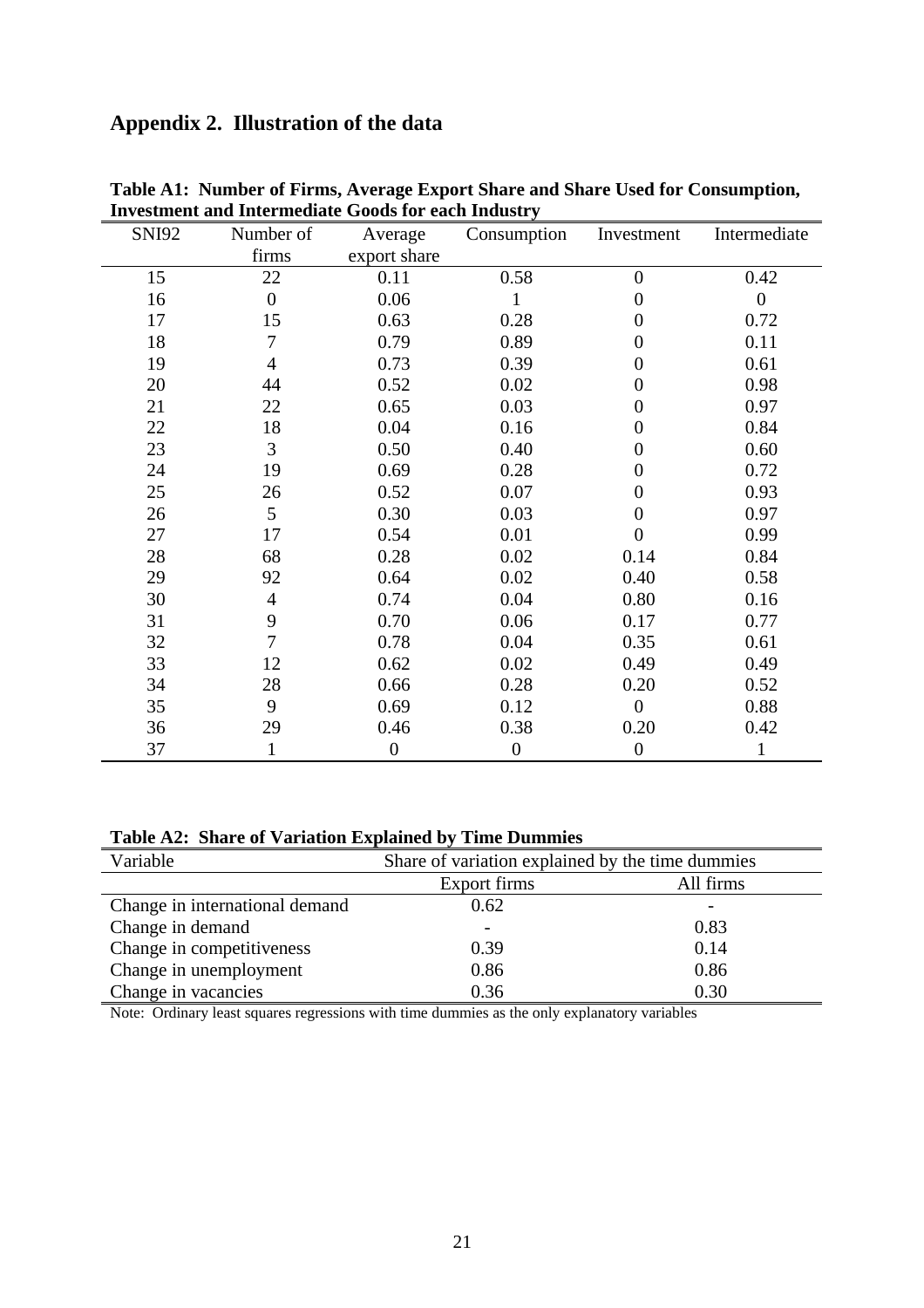



**Figure A2: Change in Competitiveness for the Food (sni92=15) and the Machine Industries (sni92=29)**